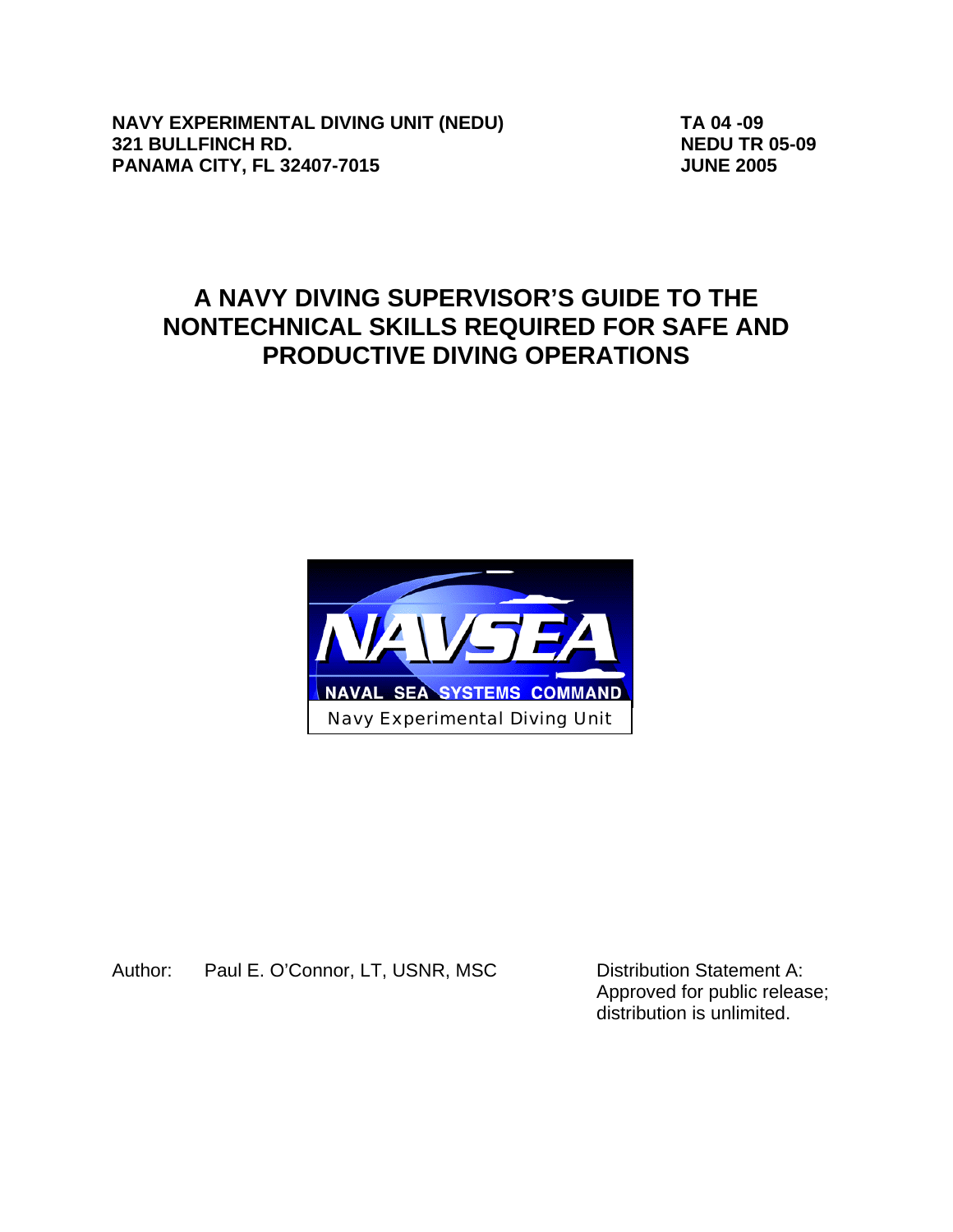#### DD Form 1473 UNCLASSIFIED SECURITY CLASSIFICATION OF THIS PAGE

| REPORT DOCUMENTATION PAGE                                                                                                                                                                                                                                                                                                                                                                                                                                       |                                          |                                      |                                                                                                                  |                                                                                      |                                                 |                                      |     |                           |
|-----------------------------------------------------------------------------------------------------------------------------------------------------------------------------------------------------------------------------------------------------------------------------------------------------------------------------------------------------------------------------------------------------------------------------------------------------------------|------------------------------------------|--------------------------------------|------------------------------------------------------------------------------------------------------------------|--------------------------------------------------------------------------------------|-------------------------------------------------|--------------------------------------|-----|---------------------------|
| 1a. REPORT SECURITY CLASSIFICATION<br>Unclassified                                                                                                                                                                                                                                                                                                                                                                                                              |                                          | <b>1b. RESTRICTIVE MARKINGS</b>      |                                                                                                                  |                                                                                      |                                                 |                                      |     |                           |
| 2a. SECURITY CLASSIFICATION AUTHORITY                                                                                                                                                                                                                                                                                                                                                                                                                           |                                          |                                      | 3. DISTRIBUTION/AVAILABILITY OF REPORT<br>Distribution Statement A: Approved for public release; distribution is |                                                                                      |                                                 |                                      |     |                           |
| 2b. DECLASSIFICATION/DOWNGRADING AUTHORITY                                                                                                                                                                                                                                                                                                                                                                                                                      |                                          |                                      | unlimited.                                                                                                       |                                                                                      |                                                 |                                      |     |                           |
| 4. PERFORMING ORGANIZATION REPORT NUMBER(S)<br>NEDU Technical Report No. 05-09                                                                                                                                                                                                                                                                                                                                                                                  |                                          |                                      |                                                                                                                  |                                                                                      | 5. MONITORING ORGANIZATION REPORT NUMBER(S)     |                                      |     |                           |
| 6a. NAME OF PERFORMING<br>ORGANIZATION<br>Navy Experimental Diving Unit (NEDU)                                                                                                                                                                                                                                                                                                                                                                                  |                                          | 6b. OFFICE SYMBOL<br>(If Applicable) | <b>None</b>                                                                                                      |                                                                                      | 7a. NAME OF MONITORING ORGANIZATION             |                                      |     |                           |
| 6c. ADDRESS (City, State, and ZIP Code)<br>321 Bullfinch Road, Panama City, FL 32407-7015                                                                                                                                                                                                                                                                                                                                                                       |                                          |                                      |                                                                                                                  |                                                                                      | 7b. ADDRESS (City, State, and Zip Code)         |                                      |     |                           |
| 8a. NAME OF FUNDING SPONSORING<br>ORGANIZATION<br>NAVSEA (N773)                                                                                                                                                                                                                                                                                                                                                                                                 | (If Applicable)                          | 8b. OFFICE SYMBOL                    |                                                                                                                  |                                                                                      | 9. PROCUREMENT INSTRUMENT IDENTIFICATION NUMBER |                                      |     |                           |
| 8c. ADDRESS (City, State, and ZIP Code)                                                                                                                                                                                                                                                                                                                                                                                                                         |                                          |                                      | PROGRAM                                                                                                          |                                                                                      | 10. SOURCE OF FUNDING NUMBERS<br>PROJECT        | TASK NO.                             |     | <b>WORK UNIT</b>          |
| 1333 Isaac Hull Avenue SE, Washington Navy Yard, DC<br>20376-1073.                                                                                                                                                                                                                                                                                                                                                                                              |                                          |                                      | ELEMENT NO.                                                                                                      |                                                                                      | NO.                                             | $01-A$                               | NO. | <b>ACCESSION</b><br>04-09 |
| 11. TITLE (Include Security Classification)<br>(U) A Navy Diving Supervisor's Guide to the Nontechnical Skills Required for Safe and Productive Diving Operations<br>12. PERSONAL AUTHOR(S)                                                                                                                                                                                                                                                                     |                                          |                                      |                                                                                                                  |                                                                                      |                                                 |                                      |     |                           |
| Paul E. O'Connor, LT, USNR, MSC;                                                                                                                                                                                                                                                                                                                                                                                                                                |                                          |                                      |                                                                                                                  |                                                                                      |                                                 |                                      |     |                           |
| 13a. TYPE OF REPORT<br><b>Technical Report</b>                                                                                                                                                                                                                                                                                                                                                                                                                  | 13b. TIME COVERED<br>SEP 2003 - MAR 2005 |                                      |                                                                                                                  | 14. DATE OF REPORT (Year, Month, Day)<br>15. PAGE<br>COUNT<br><b>June 2005</b><br>39 |                                                 |                                      |     |                           |
| <b>16. SUPPLEMENTARY NOTATION</b>                                                                                                                                                                                                                                                                                                                                                                                                                               |                                          |                                      |                                                                                                                  |                                                                                      |                                                 |                                      |     |                           |
| COSATI CODES<br>18. SUBJECT TERMS (Continue on reverse if necessary and<br>17.<br>identify by block number)                                                                                                                                                                                                                                                                                                                                                     |                                          |                                      |                                                                                                                  |                                                                                      |                                                 |                                      |     |                           |
| <b>FIELD</b>                                                                                                                                                                                                                                                                                                                                                                                                                                                    | <b>GROUP</b>                             | SUB-GROUP                            | Diving, safety, crew resource management, human factors.                                                         |                                                                                      |                                                 |                                      |     |                           |
|                                                                                                                                                                                                                                                                                                                                                                                                                                                                 |                                          |                                      |                                                                                                                  |                                                                                      |                                                 |                                      |     |                           |
| 19. ABSTRACT<br>Although the diving community is proficient in identifying and mitigating technical problems, it is not as adept in recognizing and reducing the nontechnical<br>human factors errors that cause accidents. This guide aims to provide Navy divers with background information on the nontechnical skills required for safe<br>and productive diving operations. The skills addressed are based upon extensive research of Navy diving mishaps. |                                          |                                      |                                                                                                                  |                                                                                      |                                                 |                                      |     |                           |
| 20. DISTRIBUTION/AVAILABILITY OF ABSTRACT<br>$\boxtimes$ UNCLASSIFIED/UNLIMITED $\Box$ SAME AS RPT. $\Box$ DTIC USERS                                                                                                                                                                                                                                                                                                                                           |                                          |                                      |                                                                                                                  | 21. ABSTRACT SECURITY CLASSIFICATION<br>Unclassified                                 |                                                 |                                      |     |                           |
| 22a. NAME OF RESPONSIBLE INDIVIDUAL<br><b>NEDU Librarian</b>                                                                                                                                                                                                                                                                                                                                                                                                    |                                          |                                      | 22b. TELEPHONE (Include Area Code)<br>850-230-3100                                                               |                                                                                      |                                                 | 22c. OFFICE SYMBOL<br>0 <sub>3</sub> |     |                           |

DD Form 1473 UNCLASSIFIED SECURITY CLASSIFICATION OF THIS PAGE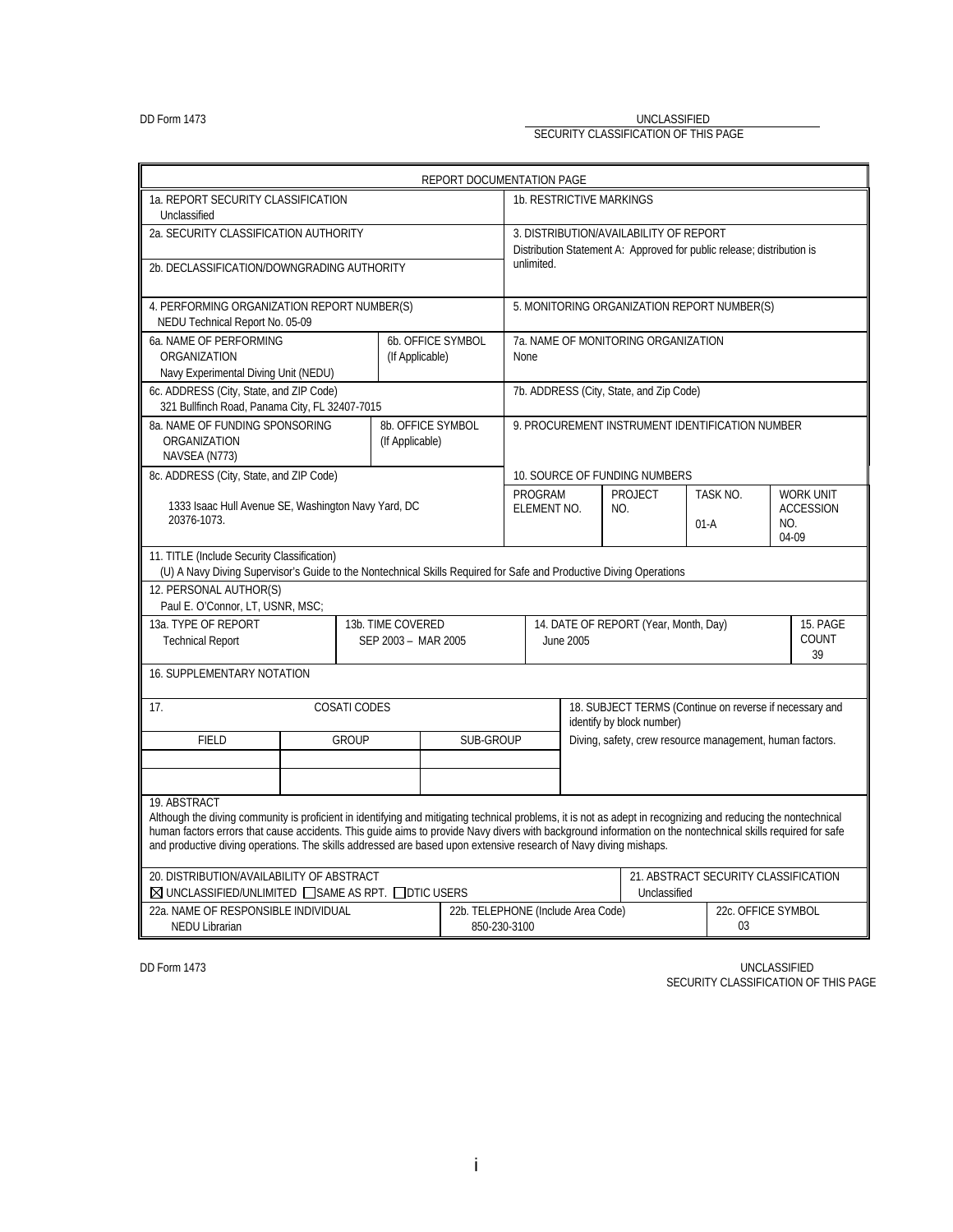# **CONTENTS**

## Page No.

# **FIGURES**

| Figure 3. Percentages of Navy Divers Agreeing with the Statements13 |  |
|---------------------------------------------------------------------|--|
|                                                                     |  |
|                                                                     |  |
|                                                                     |  |
|                                                                     |  |
|                                                                     |  |

# **TABLES**

| Table 1. Comparison between Sleep Loss and Alcohol Consumption18 |  |
|------------------------------------------------------------------|--|
|                                                                  |  |
|                                                                  |  |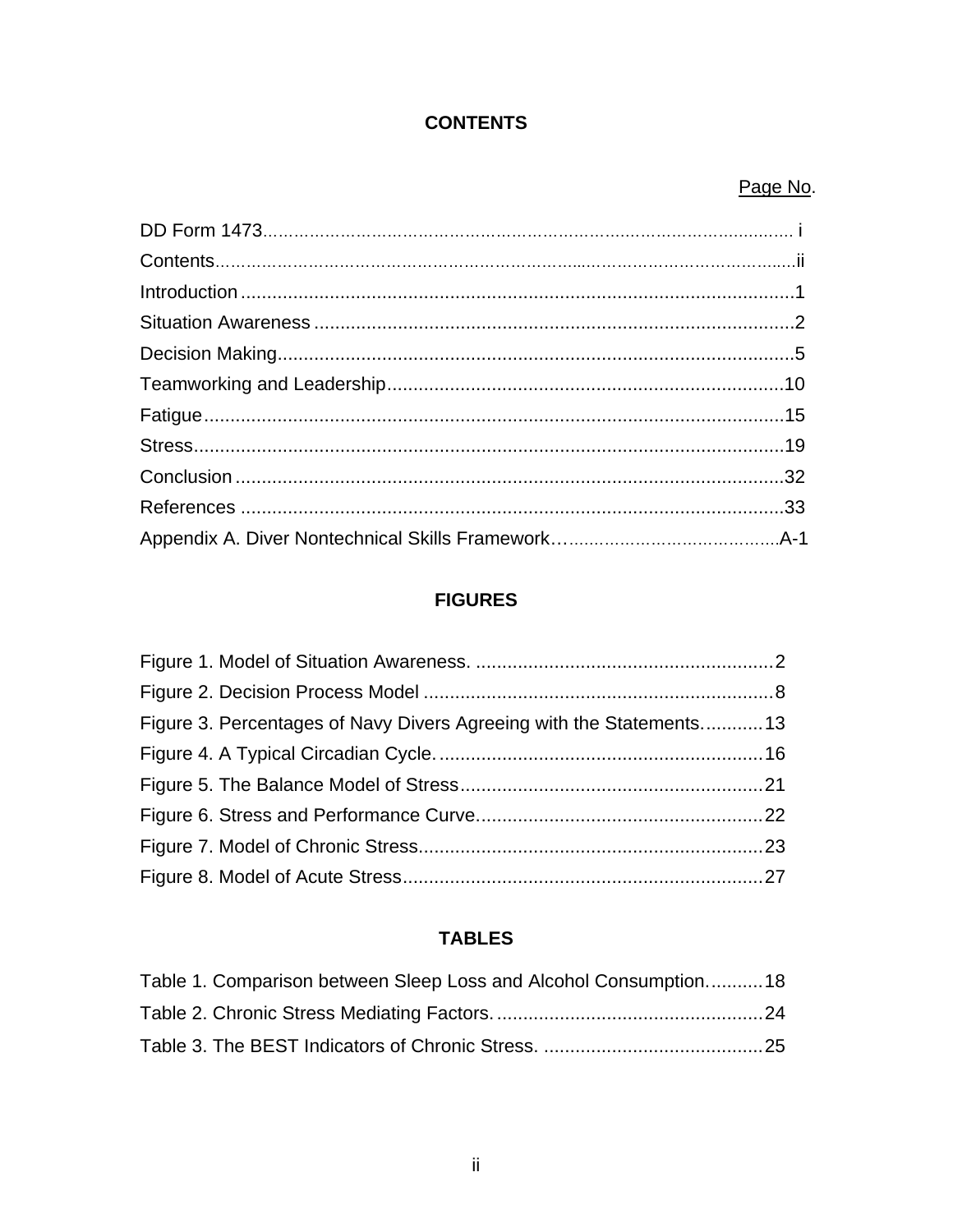#### **INTRODUCTION**

Safety research has shown that human performance problems most heavily shape risks in hazardous industries: the greatest cause of approximately 80% of aviation mishaps is generally regarded as human error.<sup>1,2</sup> Although U.S. Navy diving is remarkably safe, because of the high-risk environment in which divers work, accidents and mishaps do occur. The Navy diving community is adept at identifying and mitigating technical problems; it is not as adept with the nontechnical or human factors that cause accidents. Little guidance to prevent or mitigate such accidents is available to its divers.

The purposes of this guide are to provide information on the nontechnical skills required for safe and productive operations by U.S. Navy dive teams. Nontechnical skills are required for safe and effective performance in a technical context but not directly related to technical expertise. The nontechnical skills addressed in this guide include situation awareness, decision making, teamworking/leadership, and mitigating the effects of stress and fatigue. Communication is not included as a separate topic, since it underpins every one of these skills.

The information provided is based on an analysis of 455 diving mishaps, 5 reports investigating fatal mishaps, 15 interviews with Navy divers, and 272 U.S. Navy diver responses to an attitude questionnaire. $3$  The complete framework of nontechnical skills required for safe, effective diving operations from this research is in Appendix A. Information has also been drawn from other high-risk industries (e.g., aviation, nuclear power production, offshore oil production) relevant to Navy dive teams. Furthermore, real-world diving incidents in which failures in nontechnical skills were evident have been included.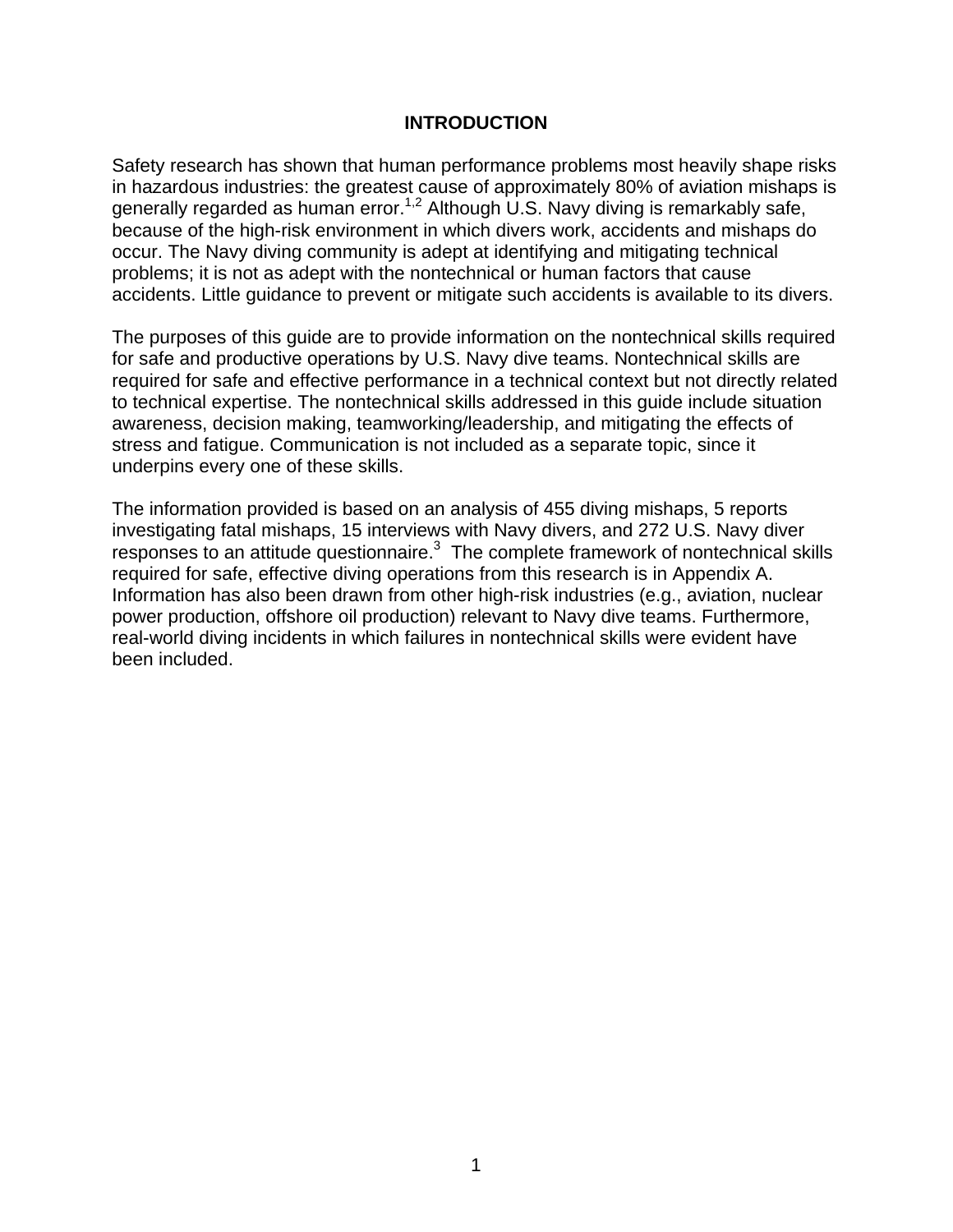## **SITUATION AWARENESS**

## **DEFINITION**

Situation awareness is an awareness of what is going on around you. Its lack comprises the greatest cause of Navy and Marine Corps aviation accidents. Formally defined, it is a "detection of elements in the environment within a volume of space and time. The comprehension of their meaning, and the projection of their status in the near future."<sup>4</sup> Models of situation awareness generally propose the following three levels (see Figure  $1$ .<sup>5</sup>

Level 1: Basic. An awareness of the key elements in the situation — e.g., bottom time, depth, weather conditions, bottom report, sea state, repet groups of available divers, condition of divers, stage of the job.

Level 2: Intermediate. A comprehension and integration of the elements in light of the current operational goals — e.g., understanding that the divers are having difficulty completing the job, and that there are insufficient clean divers.

Level 3: Advanced. The ability to use the current information to predict what will happen in the future — e.g., the schedule will slip, different equipment is necessary, or an alternative technique is required to complete the task.



**Figure 1.** Model of situation awareness.

Levels 2 and 3 have been found to be particularly critical in complex environments such as diving. Failures in acquiring good situation awareness undermine the quality of any decision making and, ultimately, performance.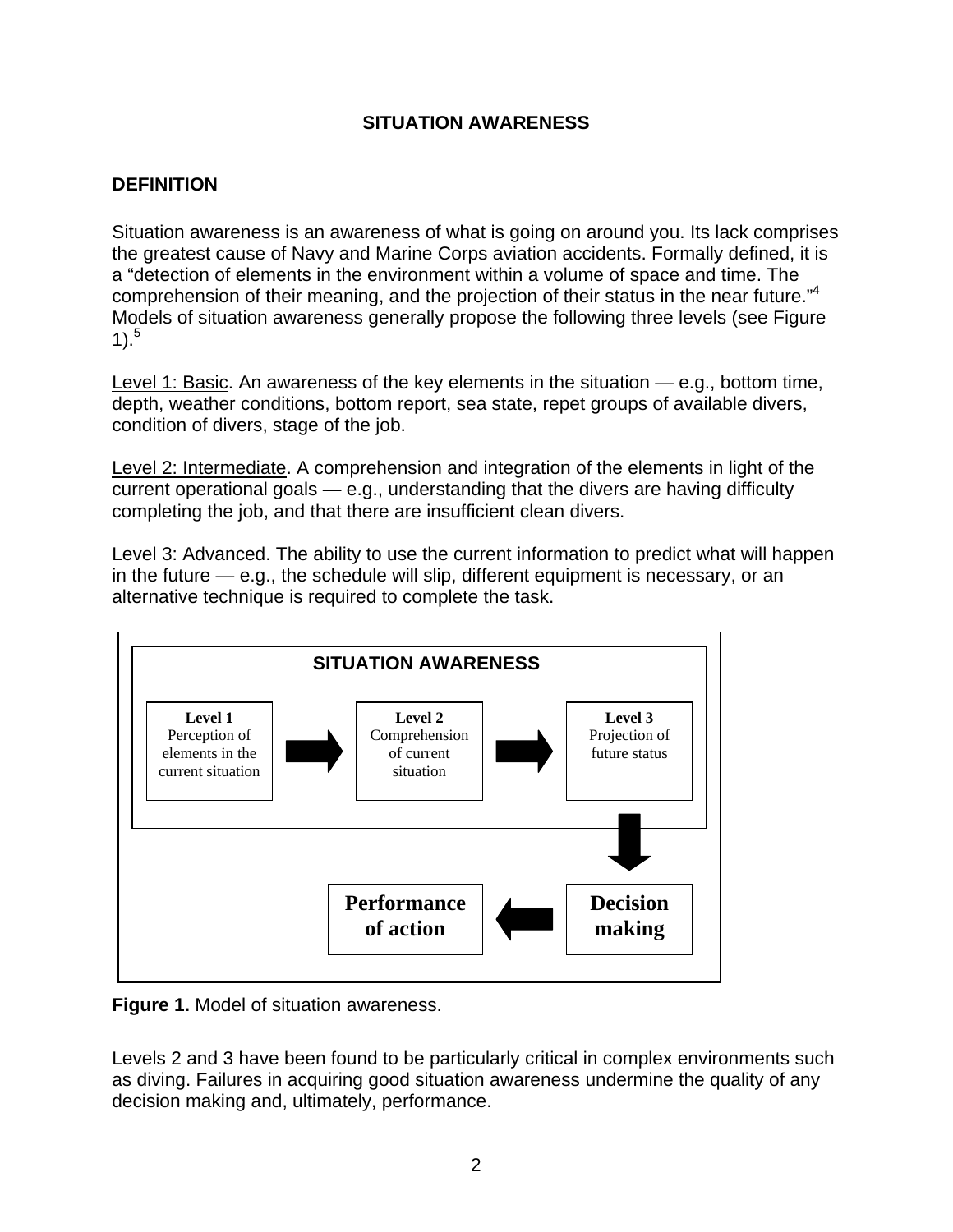## **WHY IS SITUATION AWARENESS IMPORTANT TO NAVY DIVERS?**

From an analysis of U.S. Navy diving accidents and near-misses, failures in situation awareness accounted for approximately 40% of all nontechnical failures. The most common failures resulted from errors in risk and time assessment and a lack of awareness of the status of the dive (see Appendix A). Furthermore, when Navy divers were asked to identify the most common cause of diving accidents, they named complacency as the most common.

## **MYTHS ABOUT SITUATION AWARENESS**

## Once the risk assessment is made at the beginning of the dive, there is no need to reassess.

Obviously a risk assessment should be carried out at the beginning of the dive. However, diving is a dynamic process, and risks change as a dive progresses. Therefore, it may be necessary to assess risks informally during a dive.

## The Diving Supervisor needs to know everything that is going on.

This is partially true. However, to prevent overloading the Dive Supervisor, in an emergency or other high-stress situation the team members must be sensitive to the kind and amount of information that is required. Team members need to give the Dive Supervisor only the information pertinent to the emergency. They should endeavor not to overload the Dive Supervisor with irrelevant information.

# **MAINTAINING GOOD SITUATION AWARENESS**

- 1. GET THE RIGHT INFORMATION
	- Maintain an awareness of how a dive is progressing.
	- Make extra efforts to get such information during abnormal situations and on descent and ascent.
	- After an interruption or distraction, back up several steps from where you think you left off, or double check all steps.
	- Be aware of environmental effects (e.g., temperature, sea state).

## 2. OVERVIEW

- Stand back and look at the problem.
- Double-check assumptions.
- Check assumptions with others.
- Stay focused on the goal, but avoid tunnel vision.
- Take time out and review objectively.
- Verbalize decisions.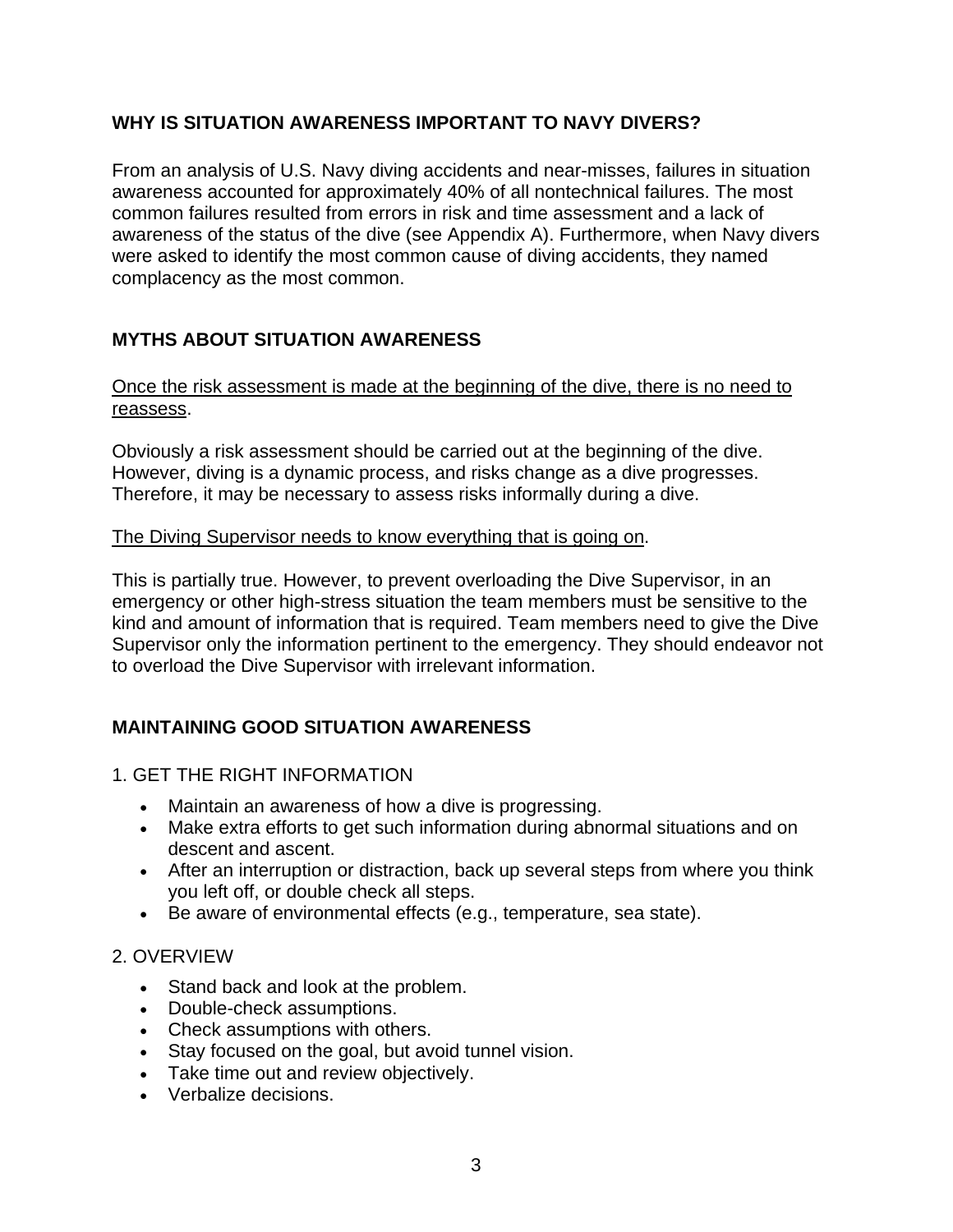- 3. REVIEW
	- When possible, discuss how a particular situation was solved: identify both good and bad points.

## **An Example of Good Situation Awareness**

Fifteen minutes into a MK 21 dive, the helmet came off one of the divers. The diver could not find the helmet and was almost out of air. He tried to climb up the umbilical; however, his attempts were futile.

The Diving Supervisor heard gurgling over the comms. The standby diver was deployed, and both he and the diver's buddy managed to recover the unconscious diver, who recovered fully.

The fact that the diver had not died can be attributed to the vigilance of the Dive Supervisor and the dive team, who had noticed the gurgling quickly and reacted to the situation.

## **QUESTIONS TO CALIBRATE SITUATION AWARENESS**

It is suggested that periodically during a dive, you ask the following questions of yourself (this is particularly important for the Diving Supervisor):

- What is the immediate goal of your team?
- What are you doing to support that goal?
- What are your concerns?
- What do you think this situation will look like in minutes, and why?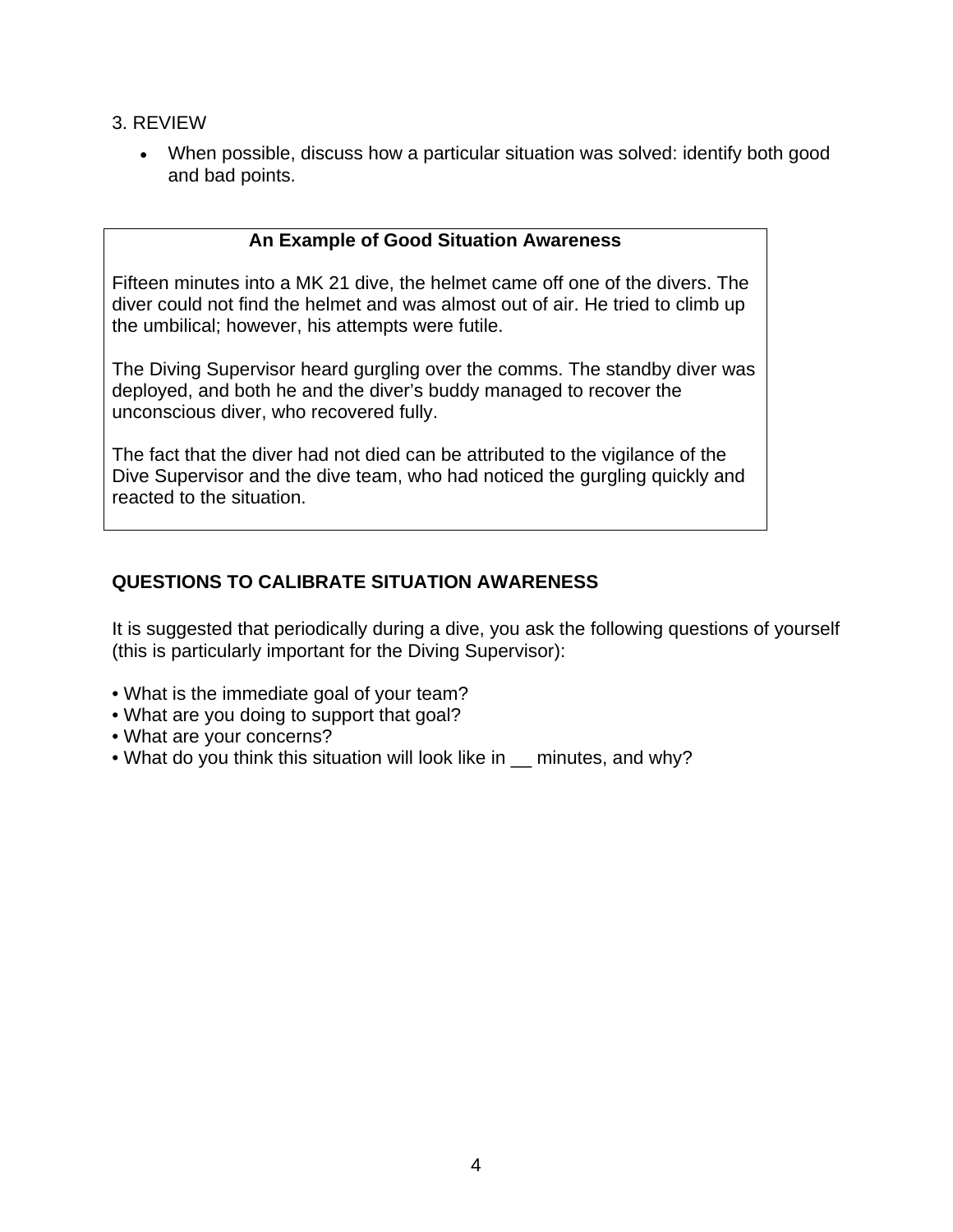## **DECISION MAKING**

## **DEFINITION**

The type of decision making strategy that is most appropriate in a given situation depends on the amounts of time and information available, the level of risk, and the expertise of the decision maker. Three decision making strategies are used by people in high-risk environments:<sup>6</sup>

- Analytical
- Rule-based
- Recognition-primed

## **ANALYTICAL DECISION MAKING**

This method is used when time to come up with the best solution to a problem is plentiful. This method may involve thinking of a number of solutions, and then deciding which would effect the best outcome. Four steps in using this method include:

- 1. Identifying the problem.
- 2. Generating a set of options for solving the problem/choosing among the alternatives.
- 3. Using a number of strategies (e.g., comparing the relevant features of the options) to evaluate these options concurrently.
- 4. Choosing and implementing the preferred option.

This technique usually produces the best solution, and it is most valuable in solving new problems. However, it is slow, laborious, and affected by stress.

| <b>Positives</b>                                                                              | <b>Negatives</b>                                 |
|-----------------------------------------------------------------------------------------------|--------------------------------------------------|
| • Usually produces the best<br>solution.<br>• Useful when trying to solve a<br>novel problem. | • Slow.<br>• Laborious.<br>• Affected by stress. |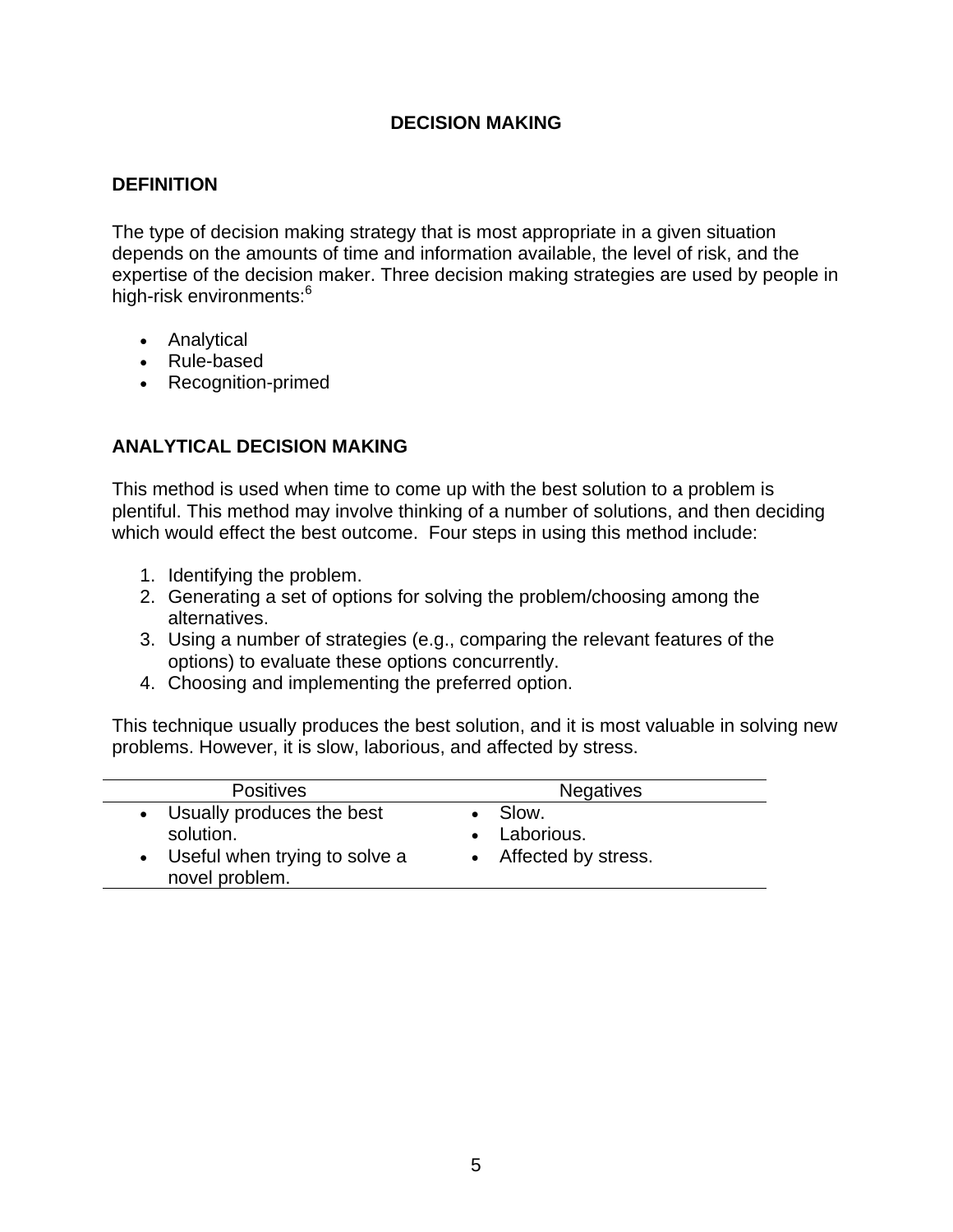## **RULE-BASED DECISION MAKING**

This technique is used to solve familiar problems in which solutions are governed by written rules or procedures. Once the problem has been diagnosed, you need only to follow a series of rules. Therefore, you do not need to be an expert or to understand every step.

| <b>Positives</b>                                                                                       | <b>Negatives</b>                                                                                                                         |
|--------------------------------------------------------------------------------------------------------|------------------------------------------------------------------------------------------------------------------------------------------|
| • You do not need to be an<br>expert.<br>• You do not need to understand<br>the purpose of every step. | • It is easy to miss a step in the<br>sequence.<br>• If the diagnosis is incorrect,<br>you may blindly follow the<br>wrong set of rules. |

## **An Example of a Rule-Based Error**

An experienced operator was completing the predive checklist for the MK 16 MOD 1. Each step of the procedure had been initialled on the predive checklist. However, when the rig was dove, the diver passed out almost immediately, and only through the quick reactions of the dive team was a death avoided. When the MK 16 was examined, it was found that an empty  $CO<sub>2</sub>$  absorbent canister had been installed during the predive.

The operator made a rule-based error and missed a crucial step in the predive checklist.

## **RECOGNITION-PRIMED DECISION MAKING**

Recognition-primed decision making is a technique used by experts to make decisions in high-workload, time-limited situations. It is how experienced people make decisions rapidly. This technique is distinguished by

- Actions and reactions being based on past experience.
- The emphasis being on reading the situation, rather than on generating different options for possible actions.
- Experienced reading of a situation, so that the selection of a course of action is obvious.
- The generation of a solution that, while it may not be the best, should result in a resolution that is workable.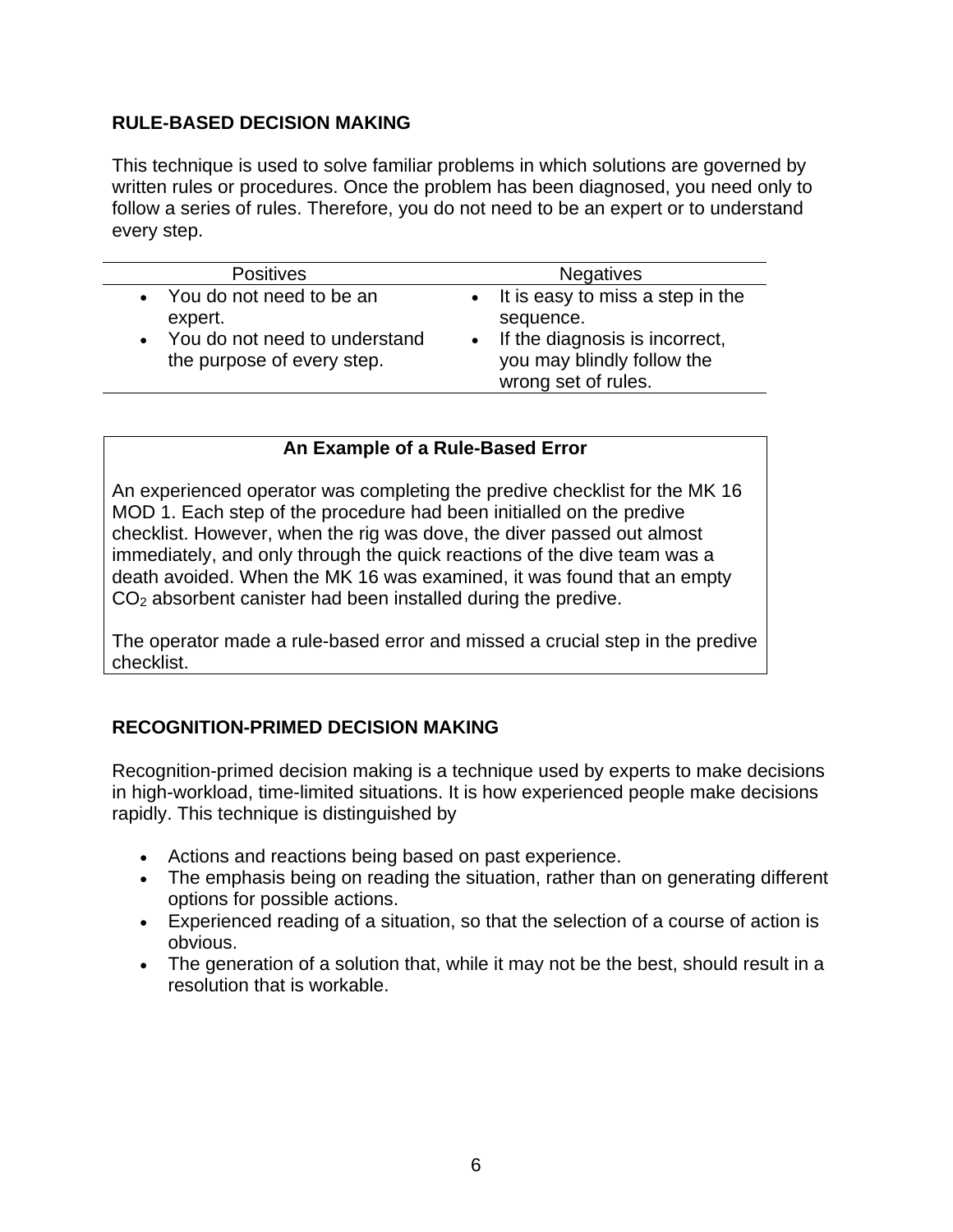| <b>Positives</b>                                                                                                                                                                      | <b>Negatives</b>                                                                                                                                                                                                                                                                                     |
|---------------------------------------------------------------------------------------------------------------------------------------------------------------------------------------|------------------------------------------------------------------------------------------------------------------------------------------------------------------------------------------------------------------------------------------------------------------------------------------------------|
| • Is a useful method when time<br>is limited.<br>• Requires little mental effort.<br>Can provide a satisfactory,<br>$\bullet$<br>workable plan.<br>• Is useful in routine situations. | Can be applied only in certain<br>$\bullet$<br>situations.<br>Requires that the user be an<br>$\bullet$<br>expert.<br>Can encourage looking only for<br>$\bullet$<br>evidence to support one's<br>model, rather than considering<br>evidence that may not support<br>that model (confirmation bias). |

#### **An Example of Recognition-Primed Decision Making on a Saturation Dive**

A three-man civilian dive team was saturated at 300 feet of seawater (fsw) in the North Sea. The three divers had finished their work for the day and were being winched onto the oil platform to mate with the Deck Decompression Chamber (DDC). The Personnel Transfer Capsule (PTC) had cleared the water when a rogue wave hit the PTC and drove it into the underside of the platform. The force of the wave also drove the camera attached to the outside of the portal through the glass. The Diving Supervisor saw what had happened, heard the escaping gas, realized that the divers would be dead before he could mate the PTC and the DDC, and immediately hit the winch handle to drop the PTC back to 300 fsw.

Fortunately, the divers were able to scramble back into their dive gear and transfer into the PTC from another nearby oil platform.

The Diving Supervisor used his previous experience to come up with a workable solution in a matter of seconds, and gave the divers the opportunity of saving their lives as opposed to dying from decompression sickness (DCS) as a result of explosive decompression.

Figure 2 summarizes the three different decision making strategies. The first box represents the situation awareness process. Based on the level of risk, the amount of time available, and the degree to which the problem is understood, the most appropriate decision making strategy is then chosen.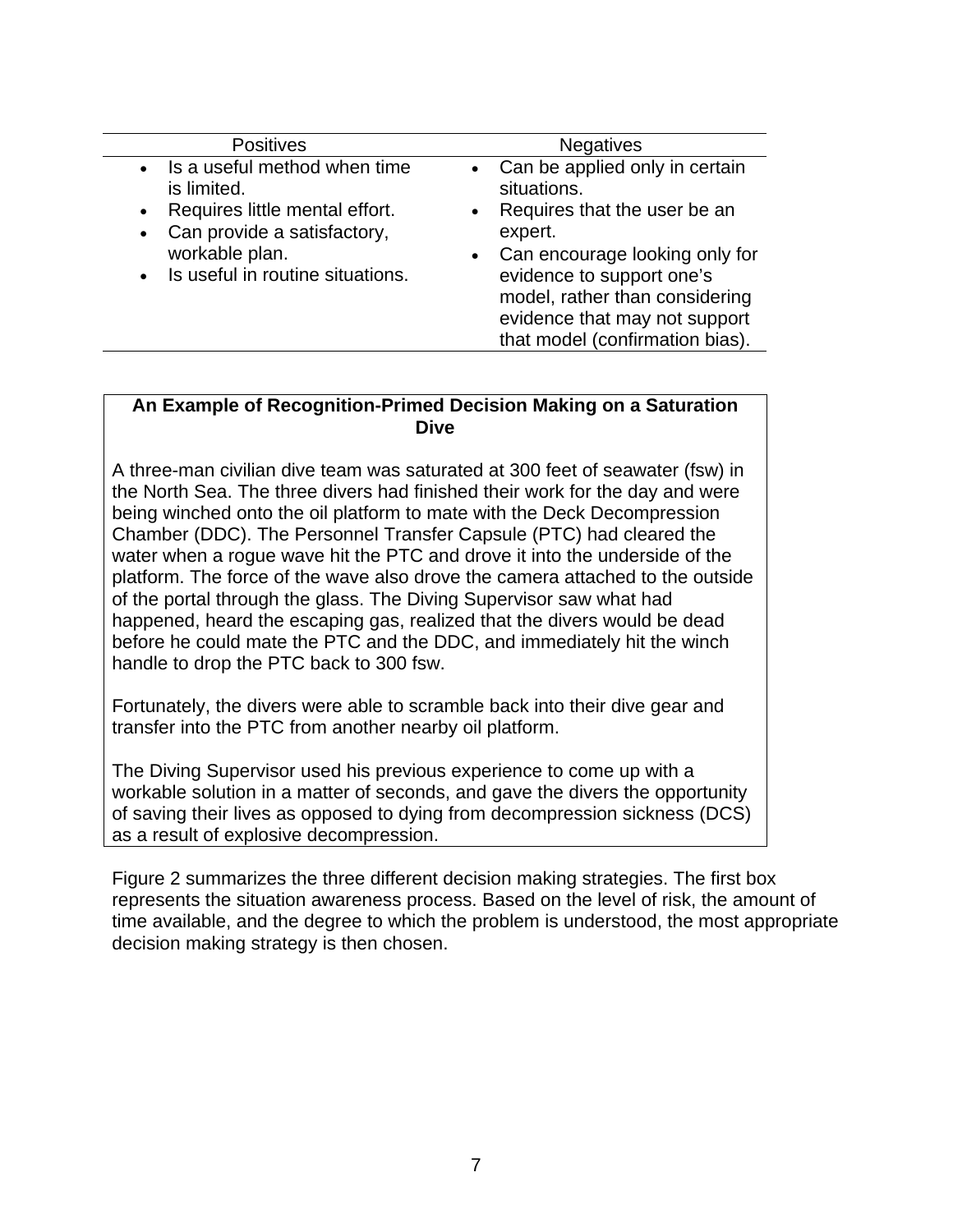

Figure 2. Decision process model.<sup>7</sup>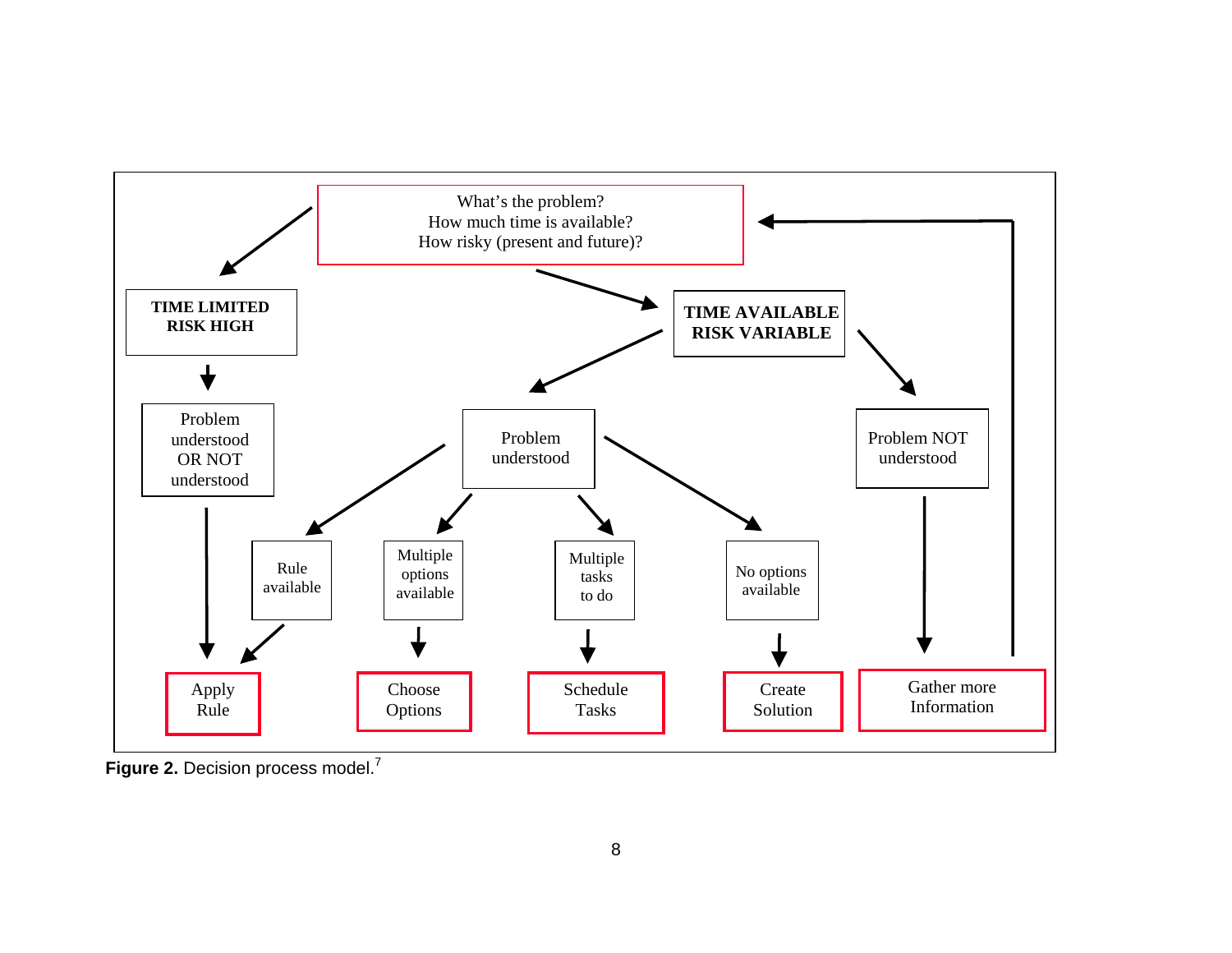## **WHY IS DECISION MAKING IMPORTANT TO NAVY DIVERS?**

When conducting a diving operation, every member of a diver team is making decisions. Each of the three decision making strategies (see **DECISION MAKING**) may be used at times during a diving operation.

- Analytical decision making: e.g., when planning a job, or addressing difficulties with a job.
- Rule-based decision making: e.g., when applying operating procedures (OPs) or emergency procedures (EPs).
- Recognition-primed decision making: e.g., when the situation is familiar, or a rule is not available, is not sufficiently specific, or must be adapted to a situation.

## **MYTH ABOUT DECISION MAKING**

There is always a procedure that can be applied in every situation.

Although there are procedures for most emergency situations, it is impossible to preplan for every situation.

## **OPTIMIZING DECISION MAKING**

- Don't assume that you don't have time to make decisions.
- Use the most appropriate decision making strategy for the problem, in terms of the amounts of time and risk available.
- Try not to jump to solutions.
- Review decisions with other team members (time-out).
- Communicate.
- Voice concerns before it is too late.
- Beware of overloading individuals.
- Try to avoid complacency.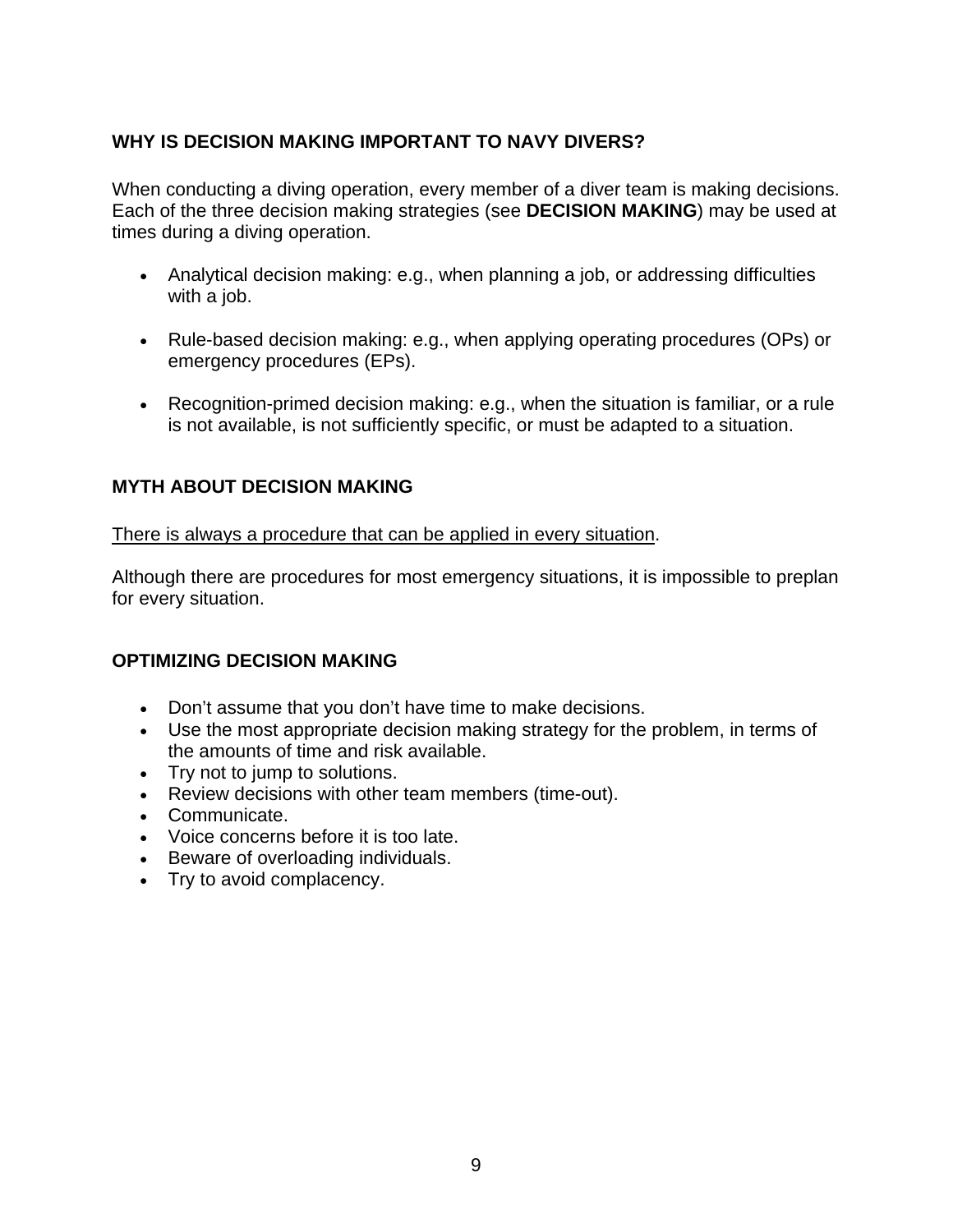## **TEAMWORKING AND LEADERSHIP**

The fact that teamworking is an important skill for effective team performance is not surprising. The consequences of failures of teamwork have been illustrated by many high-profile accidents in complex systems (e.g., the shooting down of a commercial airliner by the *USS Vincennes, CG-49* [1988], the Three Mile Island nuclear plant accident [1979]). Analysis of these accidents identifies three main teamwork problems: (i) a lack of role definition, which allows tasks to "fall through the cracks"; (ii) a lack of explicit coordination, which facilitates a failure to balance goals; and (iii) miscommunication problems.<sup>8</sup>

Leadership is also important to team performance. A study of aircrew performance in a full-mission simulation found that the crews who performed well were led by captains who recognized the value of encouraging communication in the cockpit and the importance of maintaining good interpersonal relations between crew members.<sup>9</sup> Crews who were given constant direction by the commander in a simulated helicopter mission have also been found to perform less well than crews who were given less direction.<sup>10</sup>

## **WHY ARE TEAMWORKING AND LEADERSHIP IMPORTANT TO NAVY DIVERS?**

Effective teamworking and leadership are crucial for a safe and productive dive team. More than 25% of the failures in nontechnical skills identified in Navy diving fatalities can be attributed to breakdowns in teamworking and supervision.<sup>3</sup>

The separate personalities of each member of the dive team must be combined to produce a single effective team that shares the work necessary to perform tasks and the information relevant to those tasks.

## **MYTHS ABOUT TEAMWORKING AND LEADERSHIP**

## Junior divers should not question senior team members.

The need for assertive behavior in more junior team members has been sharply highlighted in aviation research. In aviation, the copilots are reluctant to question the captain under emergency conditions, and this lack of assertiveness has been has contributed to aircraft crashes such as those of Tenerife (27 March 1977) and Washington, DC (13 January 1982). Additional if less dramatic evidence comes from a simulator study. When aircraft captains feigned incapacity during a final landing approach, 25% of these planes "crashed" because the copilot failed to take over  $control<sup>9</sup>$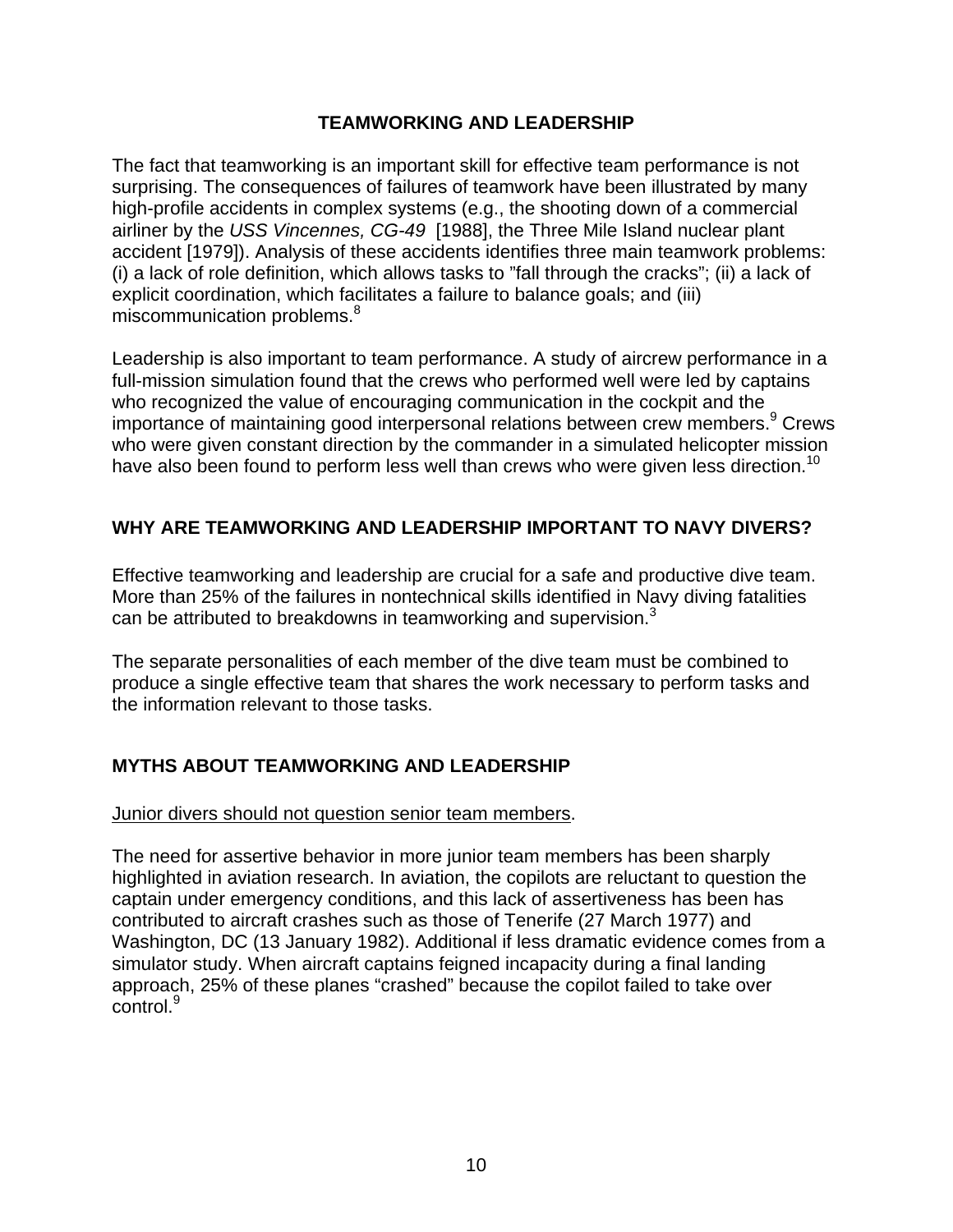## One leadership style is appropriate for all situations.

No single leadership style is effective in all situations. Effective leadership behavior depends on the leader's personality and skills, the situation, and the competence and motivation of the team being led. Therefore, effective leaders must be able to (i) diagnose the situation (e.g., the task, the time available, and the mood, competence and motivation of the team), (ii) have a range of leadership styles available (e.g., delegative, consultative, directive) and (iii) match their styles to the situation.<sup>1</sup>

## **TEAMWORKING: DREAM TEAMS**

For a team to have basic effectiveness, the following characteristics are required:

- Individual task proficiency
- Clear, concise communication
- Task motivation
- Collective orientation a belief that the team's goals are more important than those of the individual
- Shared goal and mission

These are the minimum requirements for an effective team, but for enhanced performance, the following are also required:

- Shared understanding of a task
- Shared understanding of other team members' roles and responsibilities
- Team leadership the leader enables the team to think ahead
- Collective efficacy (a sense of "teamness")
- A sense of anticipation, of "getting ahead of the curve"
- Flexibility (i) to adjust the allocation of resources to fit the task, and (ii) to alter strategies to suit the task
- Implicit communication (an awareness of each other's needs)
- Monitoring of one's own performance

These requirements were made from investigations of more than 300 U.S. Navy teams. $12$ 

# **ATTITUDES OF INEFFECTIVE TEAM MEMBERS**

The Federal Aviation Administration has outlined five hazardous attitudes of ineffective team member performance.<sup>13</sup> Although based on research with pilots, these hazardous attitudes are also relevant to Navy divers.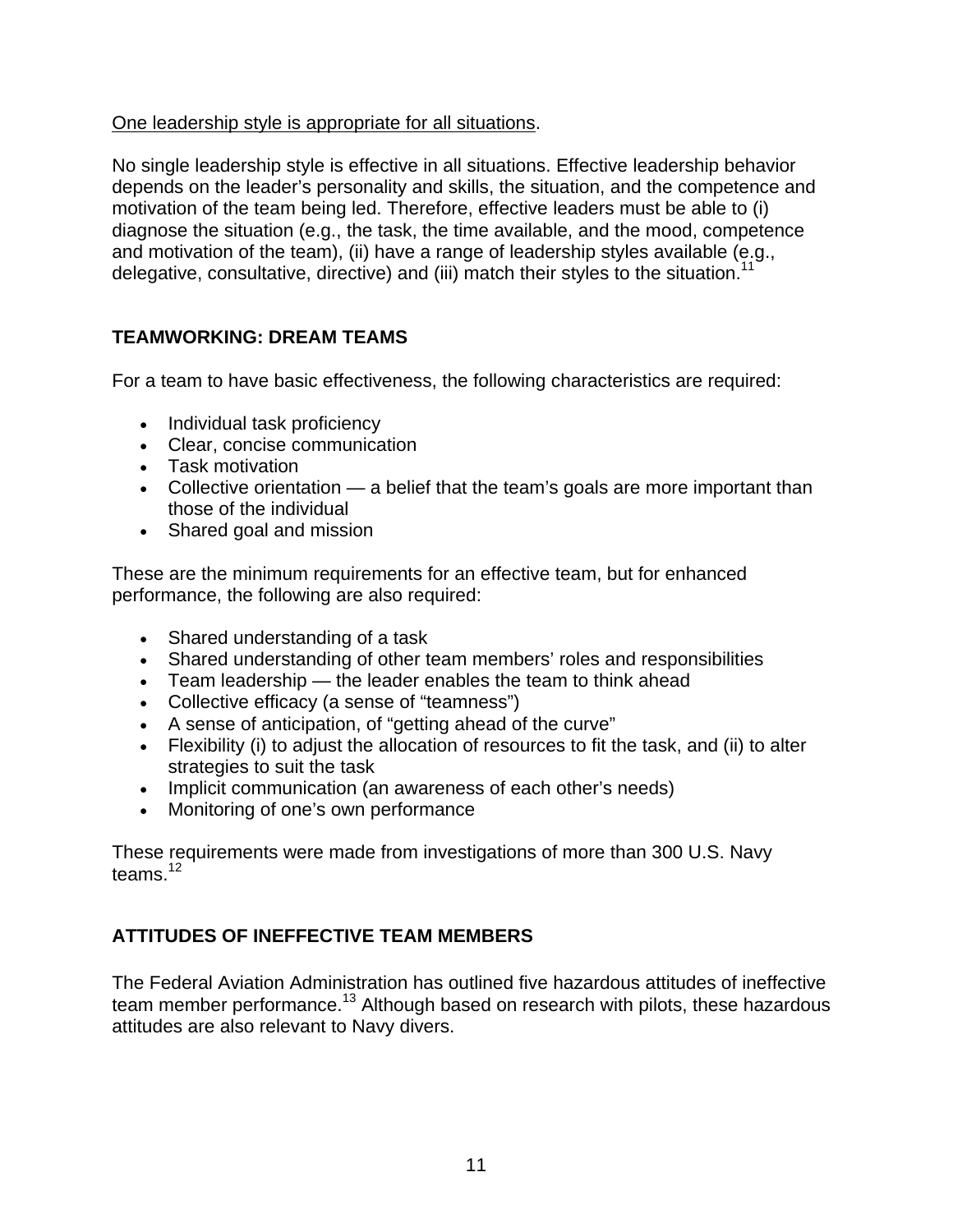## 1. Antiauthoritarian: "Don't tell me what to do."

This attitude is found in people who do not like to be told what to do. They may resent being told what to do, or they may regard rules, regulations, and procedures as unnecessary. However, listing this as a hazardous attitude is not to say that you should not question authority if you feel that authority is in error.

#### 2. Impulsivity: "Do something — quickly."

This is the attitude of people who just want to react quickly and do anything. They do not stop to think about what to do; they simply do the first thing that occurs to them.

## 3. Invulnerability: "It won't happen to me."

Many people feel that they will never be involved in an accident. Divers who think this are more likely to take chances and run unwise risks.

"When anyone asks me how I can best describe my experiences of nearly forty years at sea, I merely say uneventful. I have never been in an accident of any sort worth speaking about. . . . I never saw a wreck and have never been wrecked, nor was I ever in any predicament that threatened to end in disaster of any sort."

CAPT Edward J. Smith (Captain of the *Titanic*)

## 4. Macho: "I can do it," or "Too much 'Hooyah.'"

People who always want to prove they can do a task may find themselves in a situation that is beyond their abilities and experience.

#### 5. Resignation: "What's the use?"

People with this attitude do not see themselves as making a big difference in what is happening. They leave the actions to others — for better or worse. They may even go along with unreasonable requests because doing so is easier than making a fuss.

## **SUPERVISION**

The supervisor is the key in preventing industrial accidents. Supervisors hold huge influence on issues such as compliance with safety rules, and in terms of safety performance, the most effective offshore oil production supervisors use interpersonal skills more often than less effective supervisors do. When less effective supervisors are not directly involved in an operation, they abdicate responsibility for their subordinates'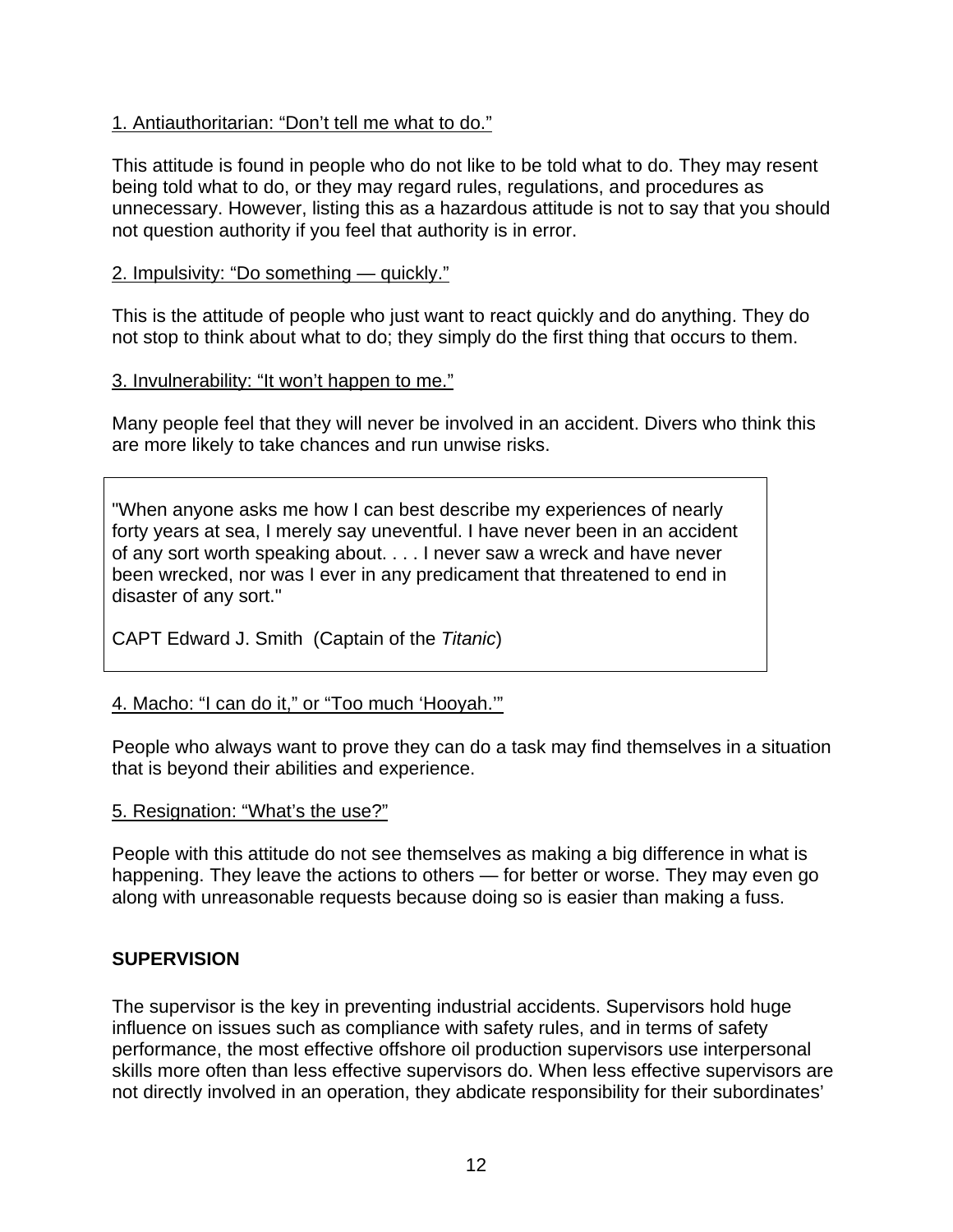safety, focus more on productivity and deadlines than on leadership or responsibility, and feel pressured to get the job done.<sup>14</sup> North Sea divers report that their confidence in their supervisor's ability to manage accident risk is the most important factor in preventing accidents.<sup>15</sup>

In interviews with U.S. Navy divers about near-misses and in an analysis of U.S. Navy diving fatalities, five categories of supervisor failures were identified (see Appendix A). Failures to maintain standards and plan effectively were the most commonly identified supervisor failings.

## **ASSERTIVENESS AND LISTENING**

The results from an attitude survey designed to assess attitudes to factors associated with effective teamworking showed a significant difference in the attitude of secondclass divers and first-class divers and Master Divers (MDVs) toward questioning and speaking up. It was found that junior divers *want* to question, but the senior divers *do not want* to be questioned during emergency or normal operations (see Figure 3).<sup>3</sup>



**Figure 3.** Percentages of Navy divers agreeing with the statements.

A lack of assertiveness was also found to be a key contributor to many U.S. Navy diving accidents. Assertiveness can be understood as a disposition situated between one that is too passive and one that is too aggressive.

Passive — Failing to stand up for yourself, or standing up for yourself in such a way that others can easily disregard your words or actions.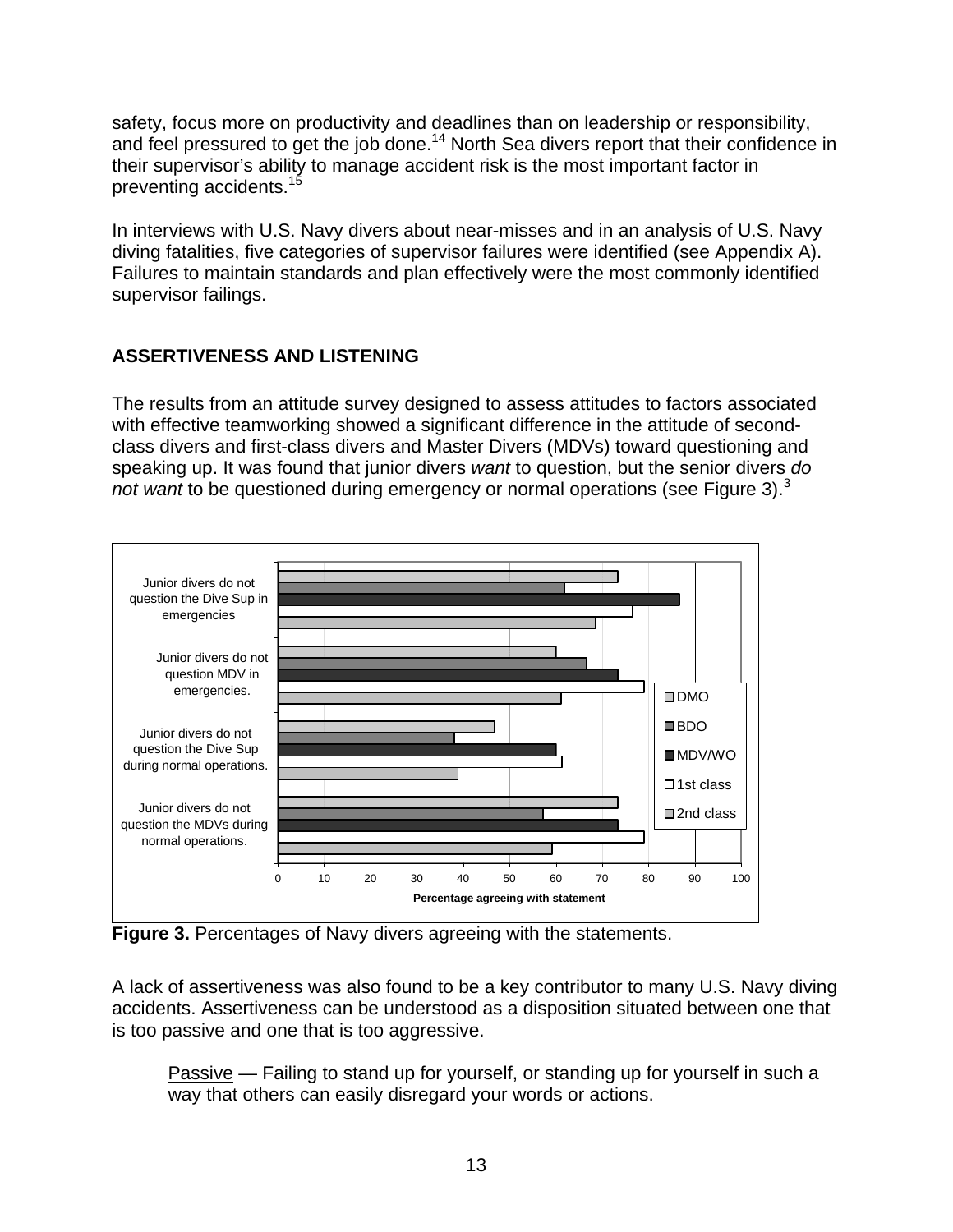Assertive — Standing up for yourself in such a way as not to disregard the other person's opinion.

Aggressive — Standing up for yourself, but in such a way as to disregard the other person's opinion.

Research has shown that during communication 7% of the message is verbally communicated, while 93% is transmitted nonverbally. Furthermore, of the 93% nonverbal communication, 38% is through vocal qualities (volume, pitch, rhythm, etc.) and 55% through body movement (mostly facial expressions). Therefore, it is important to attend to both verbal and nonverbal cues when you adopt an assertive stance.<sup>16</sup>

|                | <b>Verbal</b>                           | <b>Nonverbal</b>              |
|----------------|-----------------------------------------|-------------------------------|
|                | Content:                                | $\blacksquare$ Eye contact    |
|                | - Decide what you want to say and       | • Body posture                |
|                | state it specifically and directly.     | <b>Gestures</b>               |
|                | - Be honest: "I'm damn mad at what      | • Facial expression           |
|                | you did!"                               | • Voice tone, inflection, and |
|                | - Stick to the statement; repeat it, if | volume                        |
|                | necessary.                              | Timing                        |
|                | Use "I" statements.                     |                               |
|                | Assertively deflect any responses from  |                               |
|                | the other person which might undermine  |                               |
|                | you.                                    |                               |
| $\blacksquare$ | "Broken record technique":              |                               |
|                | - "I hear what you are saying, but"     |                               |
|                | Offer a solution.                       |                               |
|                | Obtain feedback.                        |                               |

However, teaching team members to be assertive will not be effective unless they are also taught to listen. Below is a list of do's and don'ts that will aid in effective listening.

| Do                             | Don't                                               |
|--------------------------------|-----------------------------------------------------|
| Be patient.                    | • Debate what is being said in your mind.           |
| Ask questions.                 | • Detour (i.e., look for a key word to change the   |
| Be supportive.                 | subject.                                            |
| Paraphrase.                    | • Finish the other person's sentence.               |
| Make eye contact.<br>$\bullet$ | • Preplan (work out what the person will say next). |
| Use positive body              | • Tune out.                                         |
| language.                      |                                                     |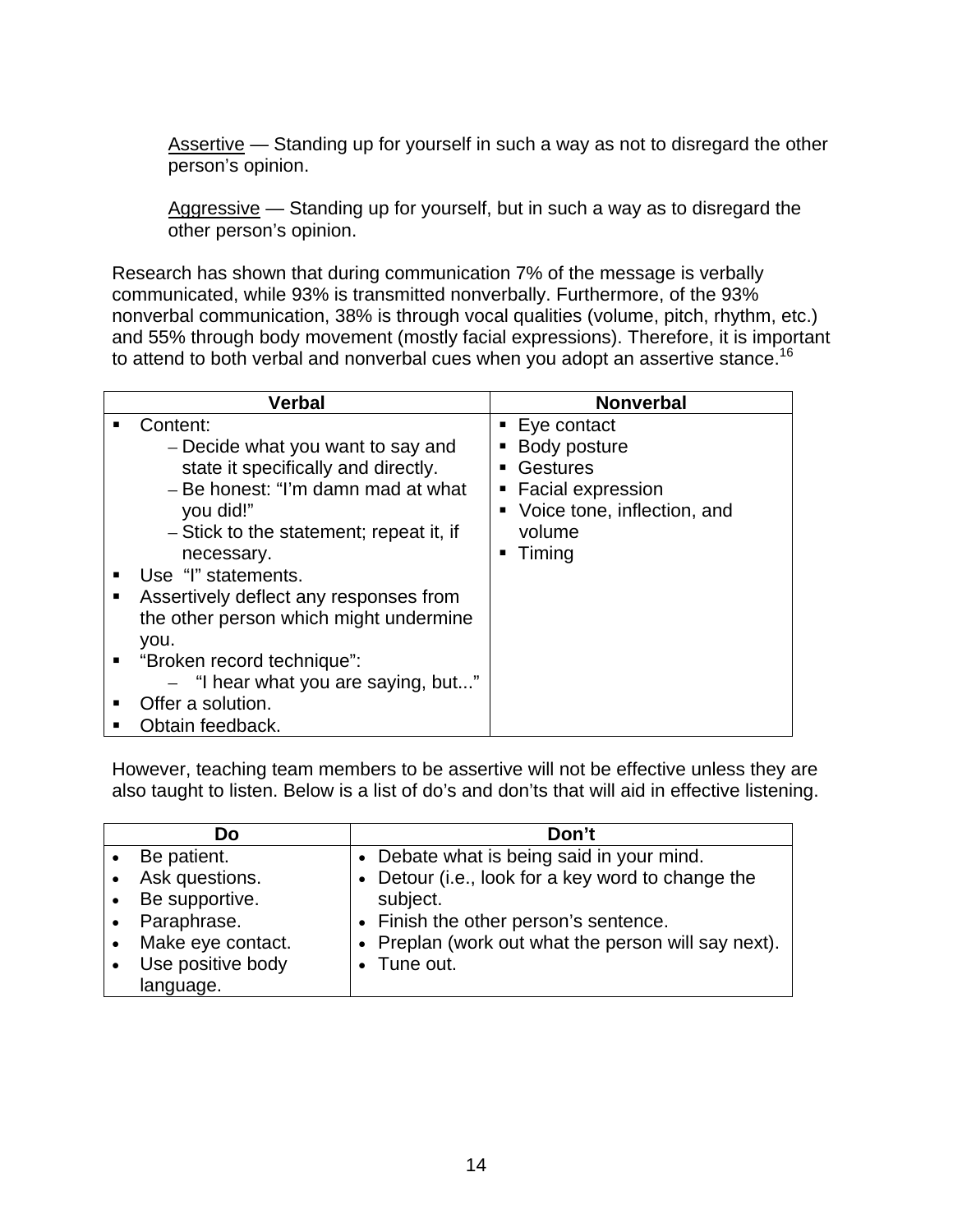## **FATIGUE**

## **DEFINITION**

Everyone knows what it is like to feel fatigue, and everyone has experienced it to some degree. However, researchers have found fatigue to be difficult to define. For the purpose of this description, fatigue can be defined as the state of tiredness that is associated with long hours of work, prolonged periods without sleep, or requirements to work at times that are "out of synch" with the body's biological or circadian rhythm.

Fatigue has been implicated in accidents such as those at Three Mile Island, PA; at Chernobyl, Ukraine; and to the *Exxon-Valdez*. On U.S. highways, fatigue causes 100,000 crashes and 1,500 fatalities each year.<sup>17</sup>

## **WHY IS FATIGUE IMPORTANT TO NAVY DIVERS?**

Divers are often required to work long days, carry out tasks outside normal working hours, or work continuously for a period of days without a break. Navy divers identified fatigue as the second most common cause of diving accidents. Furthermore, when compared to aviation personnel, Navy divers are less aware of the effects of fatigue on their performance. $3$ 

## **An Example of Fatigued Navy Divers**

On a salvage job it was decided to set up a watch bill to dive around the clock. The job was into the second week of continuous operations. There were many sonar targets, and, as the operation was being carried out in tidal shallow water, it was necessary to move the ship constantly. Since moving the ship required all hands, the divers also participated in this evolution. They were tired and morale was low. The day before the accident they had completed six anchor movements in addition to diving.

## **MYTHS ABOUT FATIGUE**

## I am as effective during the middle of the day as I am during the middle of the night.

This is simply not true. There are variations in levels of alertness throughout the day. Even in the best circumstances your alertness at nighttime is less than during the day.

## You can train yourself to cope with lack of sleep.

No research suggests that you can train yourself to get by on less sleep through constant sleep deprivation.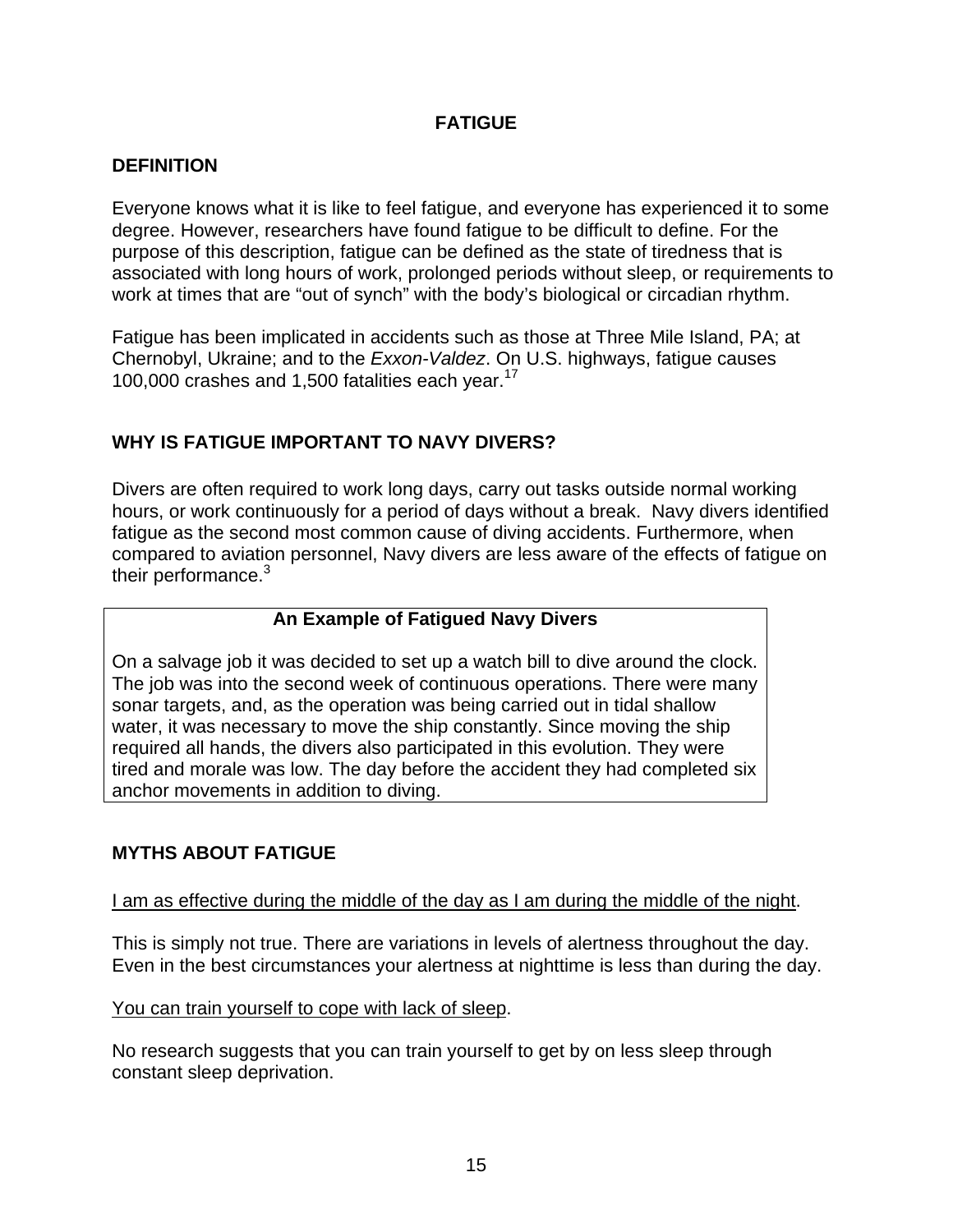## **CAUSES OF FATIGUE**

The causes of fatigue include the obvious one of long hours of work as well as a lack of sleep. Factors such as stress, temperature extremes, noise (>80 dB), hyperbaric pressure, and physical work vibration are all fatiguing. Thus, a combination of cold water, depth, and long hours of work combine to create a fatigue-provoking environment.

## **CIRCADIAN RHYTHM**

The circadian rhythm is a name given to the "internal body clock" that regulates the approximately 24-hour cycle of biological processes in animals and plants. In a typical circadian cycle, performance peaks between 1200 and 2100 (usually around 1600) and falls to a minimum between 0300 and 0600 hours (see Figure 4).



**Figure 4.** A typical circadian cycle.

Evidence from traffic accidents and occupational accidents shows that a peak tends to occur in the early hours of the morning, when performance is at its lowest. It takes about seven cycles (during which the circadian rhythm is desynchronized) to adjust to working from daytimes to nighttimes. A single period of night work is much better tolerated than three or four consecutive periods of night work.

# **TYPES OF FATIGUE**

A guide on fatigue in Naval aviation identifies three different types of this condition.<sup>18</sup>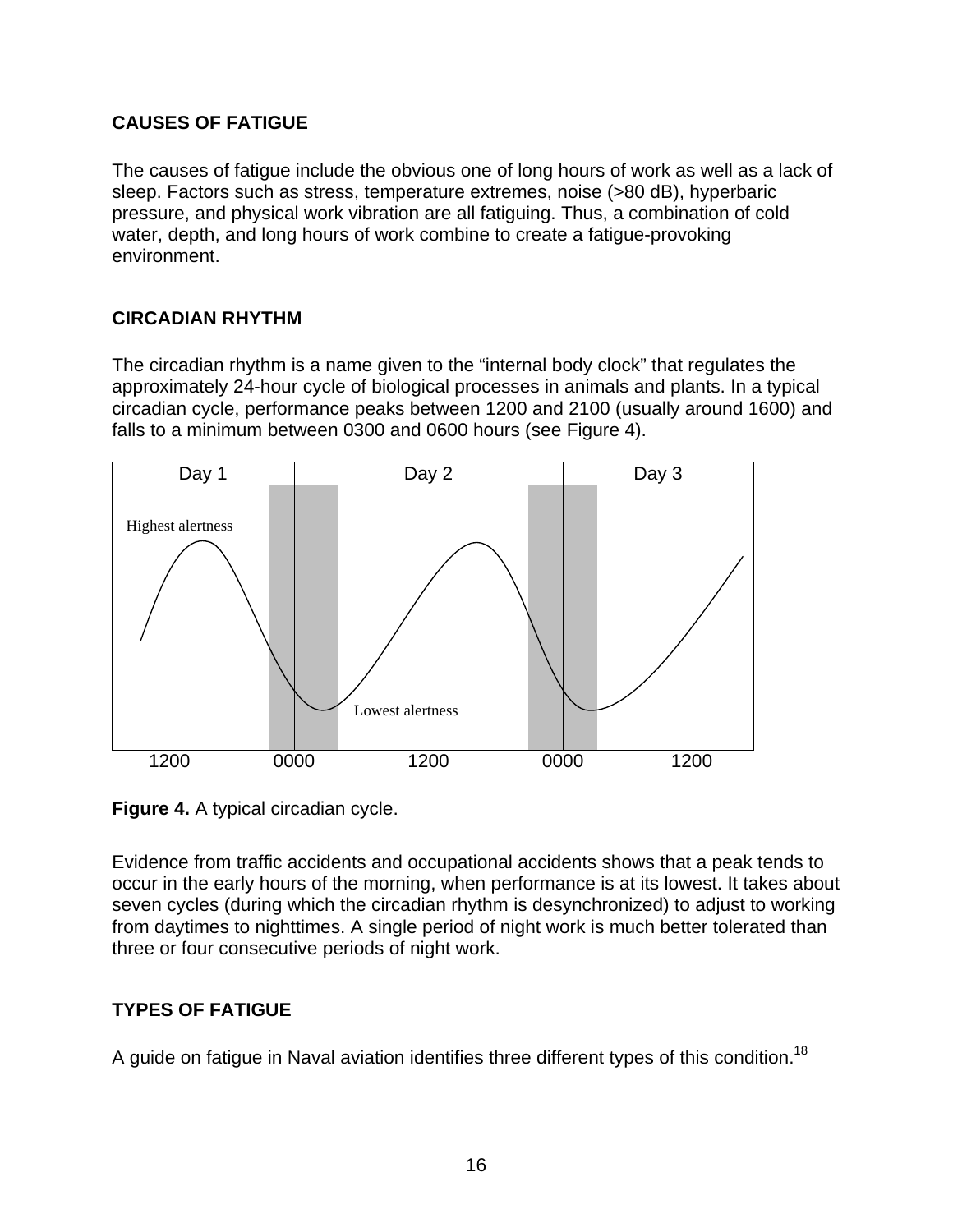Acute

- Produced by physical exertion or sleep loss
- Alleviated by a single period of sleep

Chronic

• Results from depression or chronic fatigue syndrome

• Treated as a medical or psychological problem

**Operational** 

- Caused by continuous operations
- Most commonly seen after 3 to 4 days of heavy tasking
- Caused by sleep loss and circadian desynchronization
- Not relieved by a single period of sleep

Divers are at risk of both acute and operational fatigue. The latter may be occasioned during a long salvage operation (e.g., that of TWA Flight 800), whereas acute fatigue is a more likely result during a single long day of diving.

## **EFFECTS OF FATIGUE**

The more boring the task, the more likely you are to suffer the effects of fatigue, which are outlined below. In studies of fatigue in a simulated driving task, people were more likely to leave the road when driving on a straight stretch rather than on a corner.<sup>17</sup>

Thinking (cognitive)

- Adverse effect on innovative thinking and flexible decision making
- Reduced ability to cope with unforeseen rapid changes
- Less able to adjust plans when new information becomes available
- Tendency to adopt more rigid thinking and previous solutions

Motor skills

- Less coordination
- Poor timing

**Communication** 

- Difficulty in finding and delivering the correct word
- Speech is less expressive

Social

- Become withdrawn
- More acceptance of own errors
- Less tolerant of others
- Neglect smaller tasks
- Less likely to converse
- Increasingly irritable
- Increasingly distracted by discomfort

**Physiological** 

• Increased risk of decompression sickness.<sup>19</sup>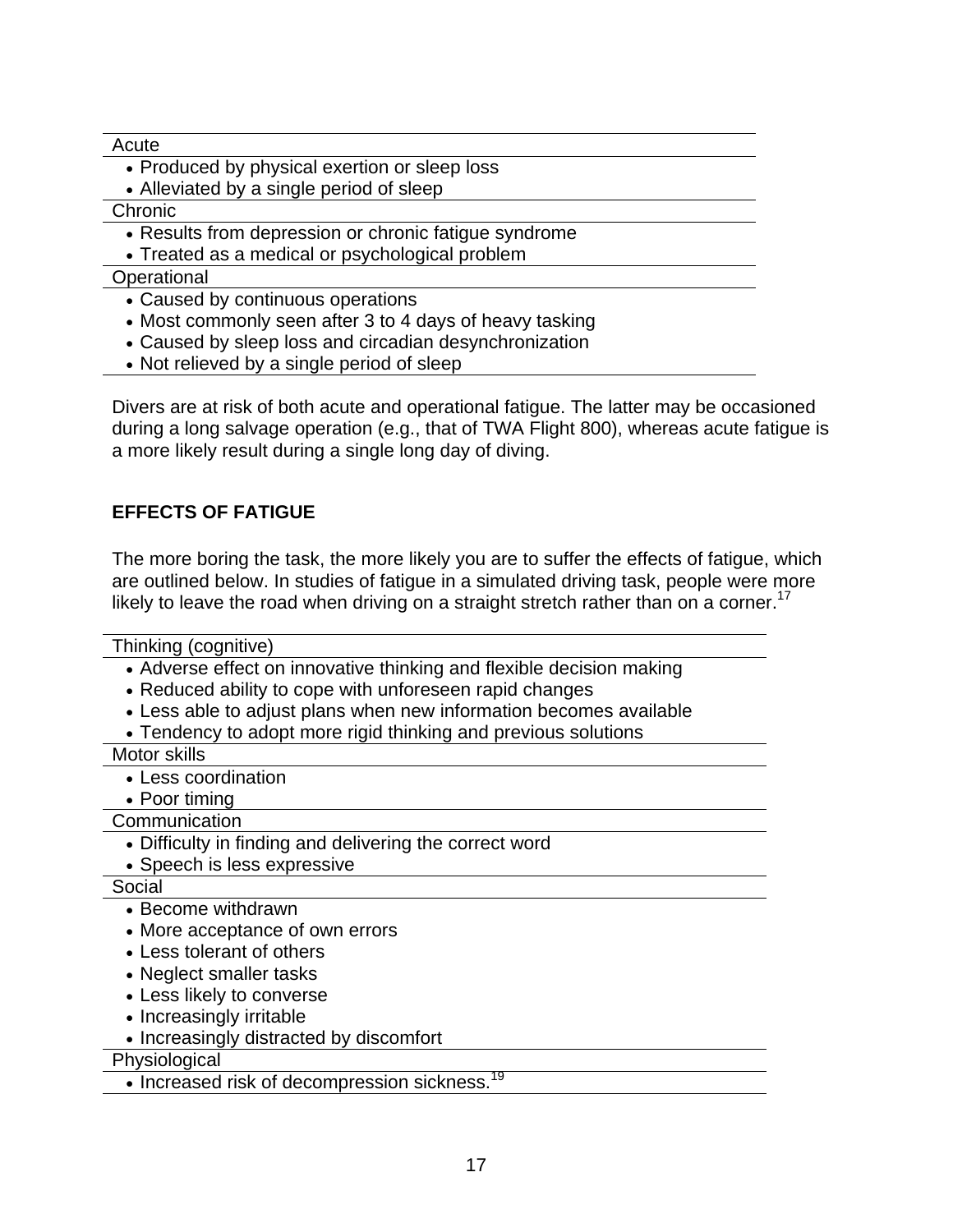The effects of fatigue can also be compared to the effects of alcohol consumption (see Table 1). Even loss of two hours sleep produces a performance decrement equivalent to two or three beers.

Table 1.

Comparison between sleep loss and alcohol consumption.<sup>20</sup>

| Sleep Loss (hr) | Equivalent U.S. Beers |
|-----------------|-----------------------|
|                 | $10 - 11$             |
|                 | 7–8                   |
|                 | $5-6$                 |
|                 | $2 - 3$               |

# **FATIGUE COUNTERMEASURES**

- **Sleep** is the most effective measure for reducing fatigue. Navy pilots are encouraged to get a minimum of four to five hours of sleep during sustained operations.<sup>18</sup>
- **Napping** is also effective in reducing fatigue. Even a short nap of 10 minutes can improve functioning. However, longer naps can create a hangover — in which the individual may be sluggish or confused for about five minutes after waking up. The guide for flight surgeons recommends that commands should encourage, and at times mandate, napping during sustained operations.<sup>18</sup>
- Fatigue is an aspect of operations that should be **considered and managed during planning**. Attempts should be made to avoid intricate or risky activities between 0300 and 0600.
- Short bouts of light **exercise** should be performed to attempt to maintain alertness.
- **Work standing up**, rather than sitting for long periods of time.
- **Rotate duties, talk to team members, and move around** to attempt to remain engaged in the job and to prevent boredom.
- In military aviation, stimulants or "go pills" such as **dexedrine** (dextroamphetamine) are used to increase alertness and maintain performance. Their use is carefully monitored by the flight surgeon and is authorized only during combat or exceptional circumstances of operational necessity.18
- **Caffeine** can be as effective as other medical stimulants in maintaining performance when you are fatigued. Caffeine is most effective for people who do not normally consume large quantities on a daily basis. Two hundred milligrams of caffeine (one small cup) is recommended for consumption every two hours up to five hours before the next sleep break.
- **Monitor** team members for signs of fatigue.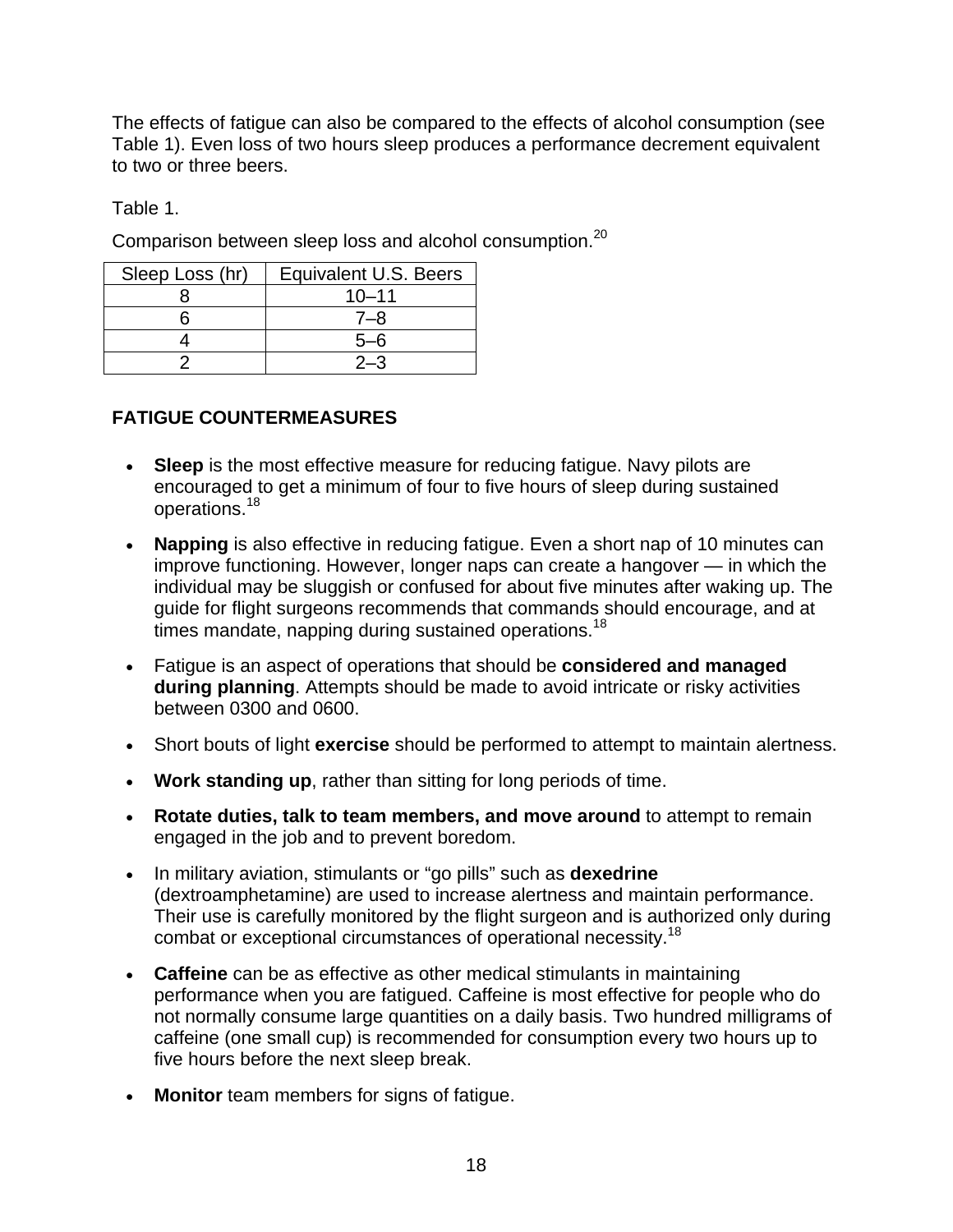## **STRESS**

## **WHAT IS STRESS?**

Although many different definitions of stress exist, in this guide *stress* will denote a situation in which certain environmental demands evoke an appraisal process in which perceived demand exceeds resources and results in undesirable physiological, psychological, behavioral, or social outcomes.<sup>21</sup>

Within the context of work-related stress, distinguishing between chronic and acute stress is important. Chronic stress, usually called occupational stress, is related to conditions in the workplace and the individual's reaction to these, usually over a protracted time. An individual suffering from occupational stress is likely to be increasingly at risk from the effects of fatigue and thereby vulnerable to acute stress.

Often known as emergency stress or critical incident stress, acute stress is sudden, novel, intense, and relatively short in duration. At its most extreme, acute stress occurs where the individual — suddenly exposed to a threatening situation such as a lifeendangering event or traumatic scene — experiences a pronounced physiological and psychological reaction.

## **WHY IS STRESS IMPORTANT TO NAVY DIVERS?**

Both chronic and acute stresses are potential problems to divers. Chronic stress could be relevant to any protracted period of work such as ship's husbandry, in which there are deadlines and pressure to complete tasks. Acute stress, by contrast, may occur during an emergency situation both in the water and on the dive side, or during periods of high workload and production pressure.

## **MYTHS ABOUT STRESS**

#### Stressed people have no business in the diving Navy.

This is true of people who are suffering from clinical levels of anxiety or are simply not comfortable in the water. However, under certain situations highly competent Navy divers also experience high levels of stress and have difficulty coping.

#### If I am not experiencing stress, then neither should anyone else.

Everyone's ability to cope with stressful situations is not the same. There are large individual differences. Furthermore, one's ability to cope with stress varies from day to day and depends on other things that are going on in one's life.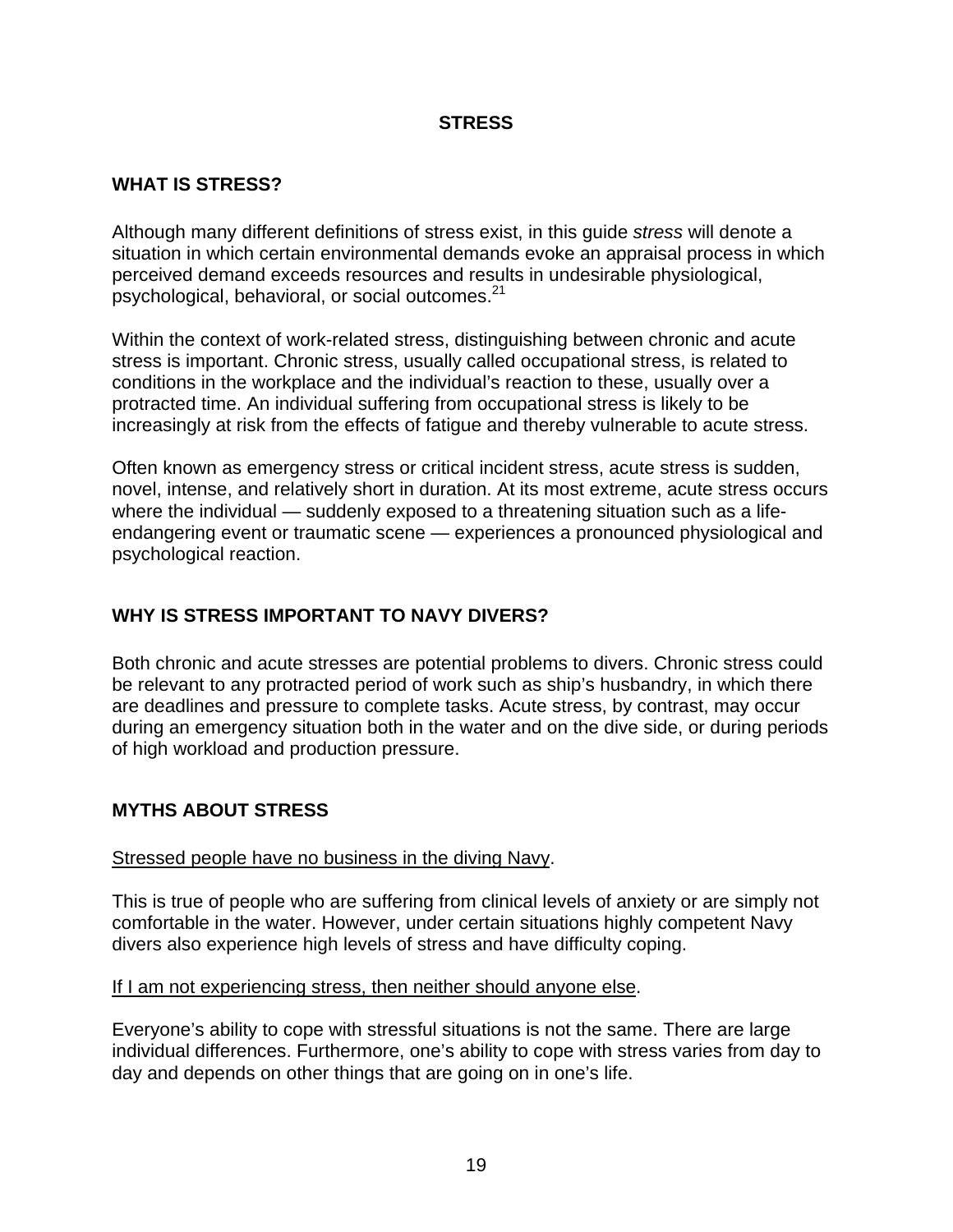## I am immune to the effects of stress. The more pressure, the better I operate.

No one is immune to stress; everyone has a breaking point. However, stress up to a certain level can be exhilarating and can have a positive effect on performance. Nevertheless, if the demands continue to increase, performance will be negatively affected.

#### I can leave my personal problems at home when I start work.

Problems at home cannot simply be forgotten as soon as you start work. Should someone whose partner and children have just left him or her be the person whom you want to supervise an  $HeO<sub>2</sub>$  dive or to predive your dive rig?

## If you are suffering from stress, the best thing to do is ignore it.

This "bottling up" can work for awhile, but a time may come when everything boils over and you are no longer able to cope. Do you really want to be on a deployment and have one of your team members suffer a catastrophic breakdown?

## **THEORY OF STRESS**

This theoretical model of stress can be portrayed as a balance mechanism (Figure 5), a model applicable to both chronic and acute stress.

When the available resources are judged to be equal to the demands, then the individual feels in control and comfortable: the scale is horizontal. In this state, moderate increases in demand may actually increase motivation and performance, since low levels of stress have a beneficial effect on performance. But when stressors, the *perceived* demands, outweigh the *perceived* resources to cope with those demands, stress reactions begin to occur. These reactions — a complex and interacting package of responses with behavioral, emotional, somatic (physical), and thinking effects — then feed back into the individual's assessment of the situation. For instance, an awareness of added symptoms of stress increases one's sense of a loss of control, increases the imbalance, and thereby increases the individual's stress.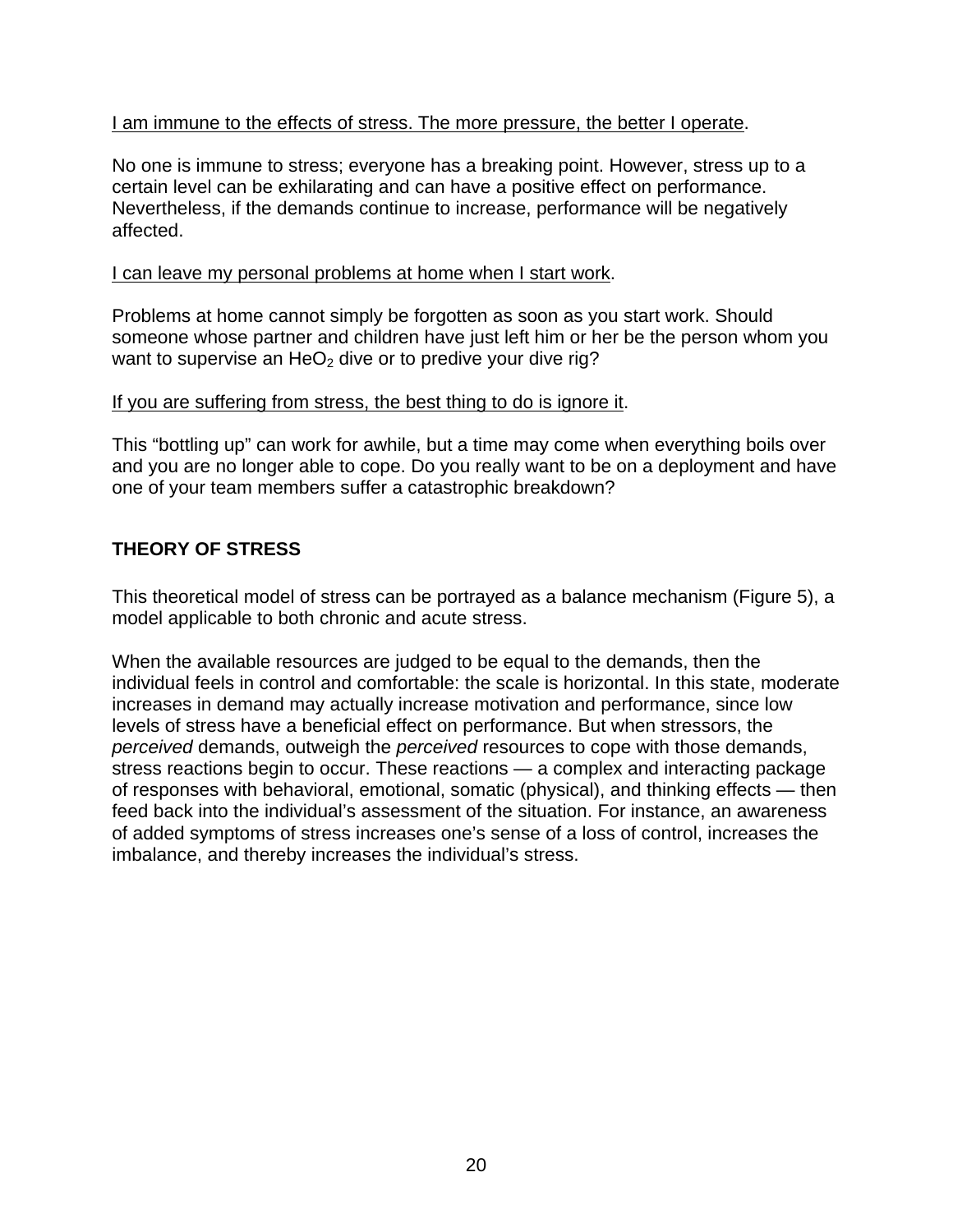

Figure 5. The Balance Model of Stress.<sup>22</sup>

The individual's *perception* of the demands on him or her and his/her capabilities to meet these demands are crucial. No absolute level of demands appears to be important. Only the discrepancy that exists between the individual's perception of the demands and his or her perceived ability to cope is significant. Critical appraisal of demands and coping resources is based on an array of factors such as previous experience, training, and personality. Consequently, one diver faced with a particular incident may feel calm, confident, and totally in control; another diver in the same situation may be uneasy, irritable, and losing a grasp of the situation.

## **CHRONIC STRESS**

In the developed world, chronic stress is the greatest challenge to the health of working people and to the healthiness of their work organizations. Furthermore, stress-related problems are the second most commonly reported cause of occupational ill health.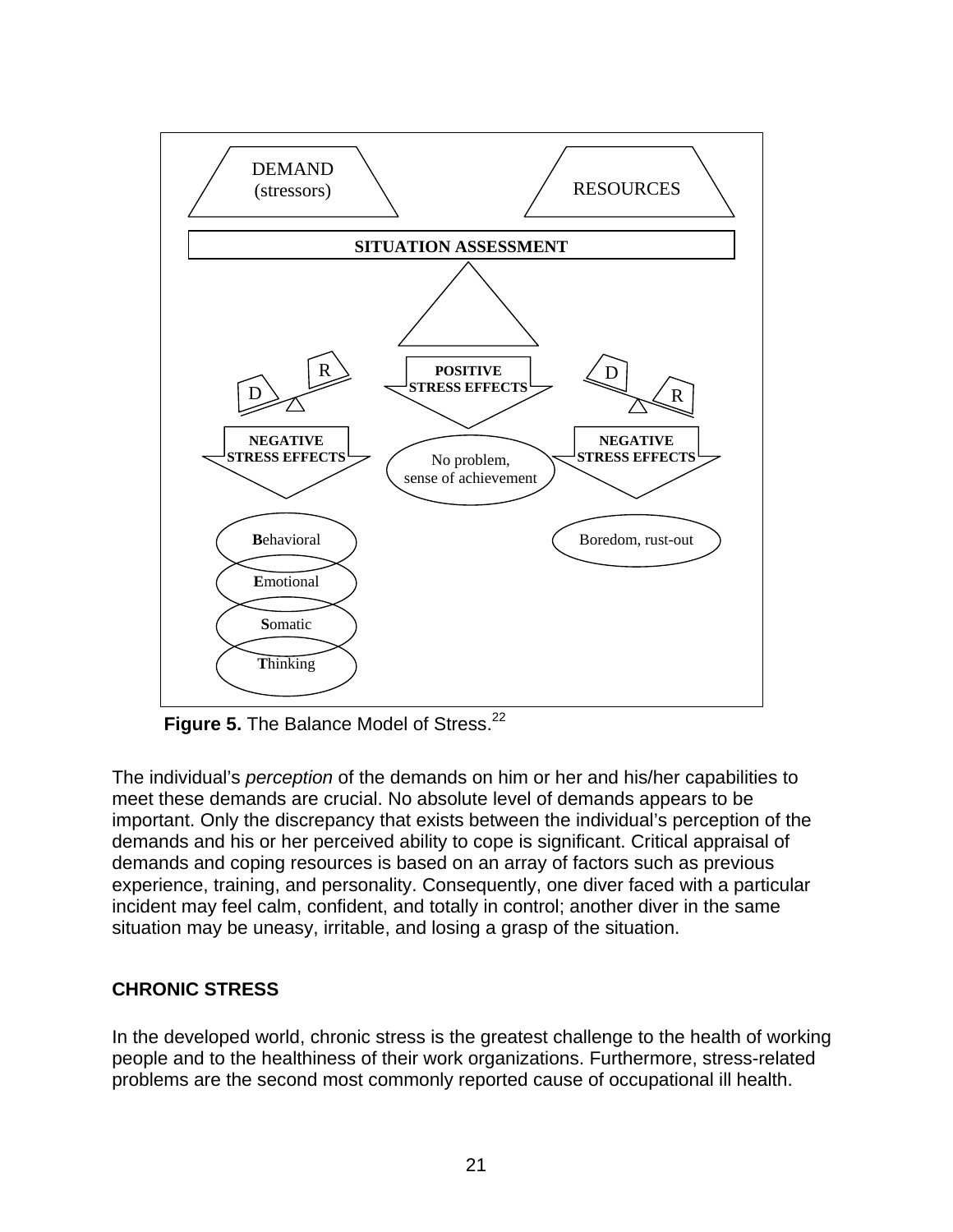Everyone has a level of stress at which he or she is unable to cope. However, the individual differences are large.

The relationship between stress response and performance is typically depicted as an inverted "U" curve (Figure 6). Performance improves with increases in stress; however, an optimal range exists where performance peaks. With additional increases in demands, performance decreases. This curve is not the same for every individual e.g., some people have lower tolerances to stress — and even for one person it may vary from day to day: e.g., if one does not get sufficient sleep, his ability will be reduced. People probably should not be operating at the top of the curve without a break for days at a time.



**Figure 6.** Stress and performance curve.

A model of chronic stress (Figure 7) consists of stressors, mediating factors that can either increase or decrease stress effects (Table 2), symptoms of stress, and disease.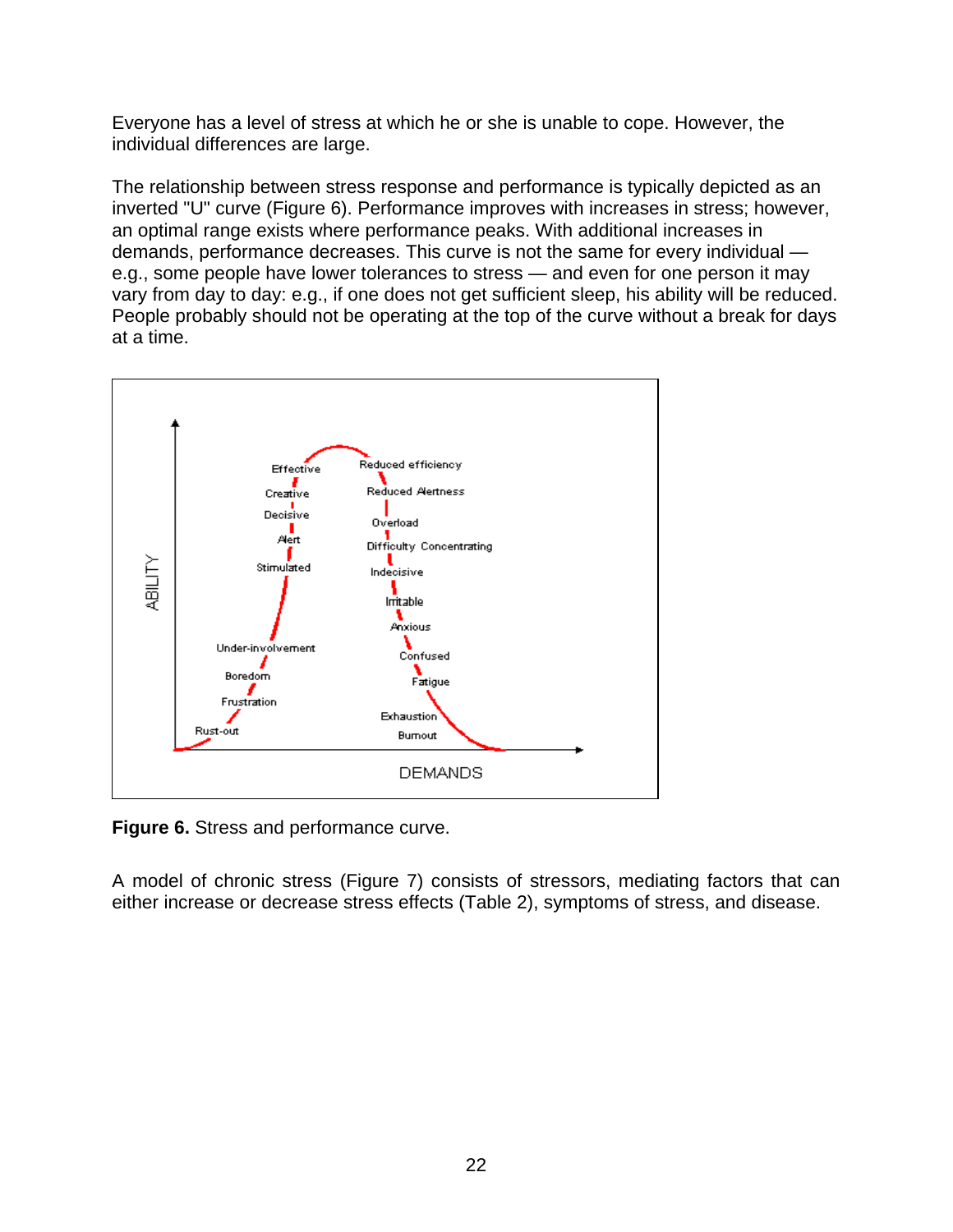

**Figure 7.** Model of chronic stress.**<sup>23</sup>**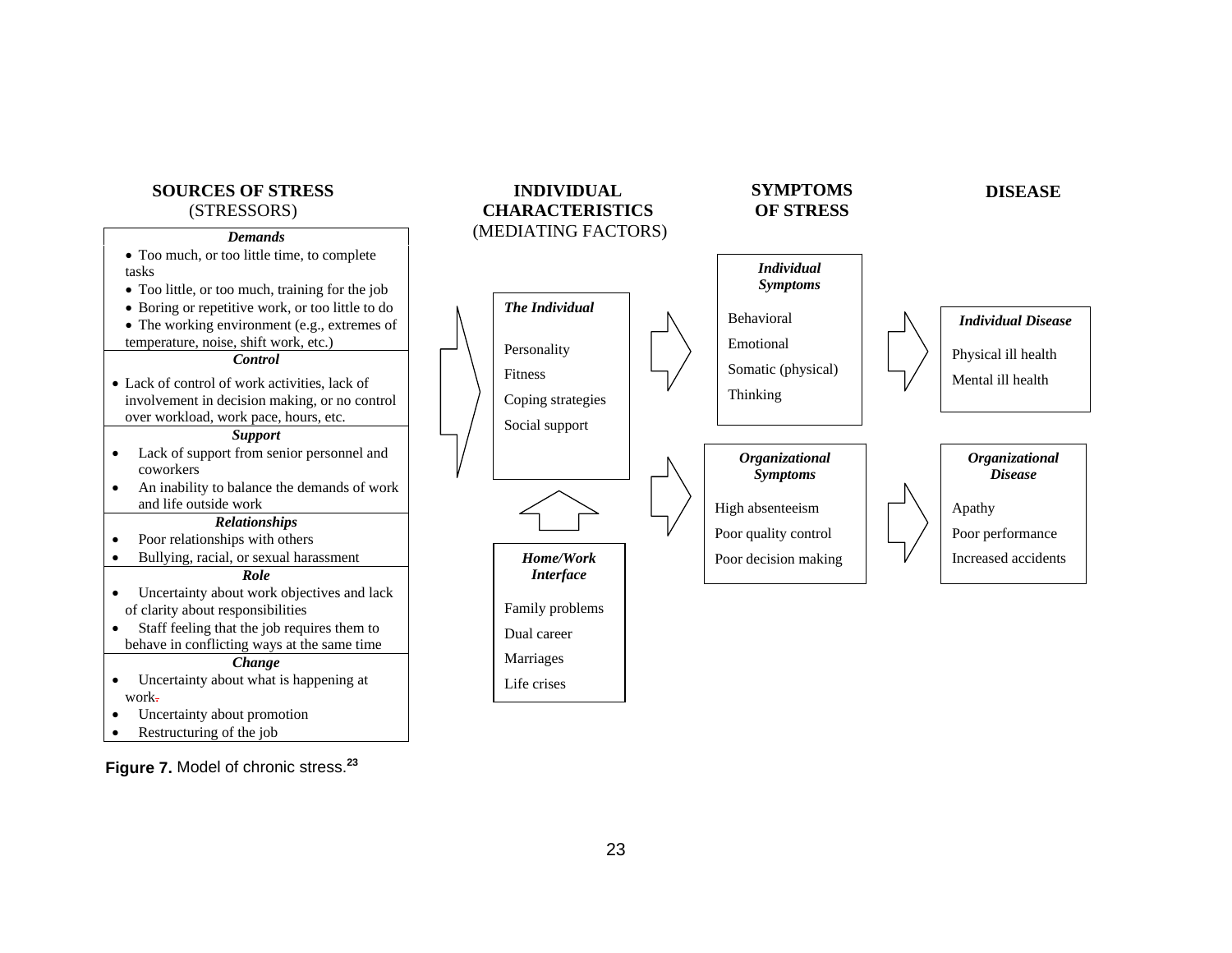Table 2.

Chronic stress mediating factors.

| <b>Mediating factor</b>  | <b>Explanation</b>                                  |
|--------------------------|-----------------------------------------------------|
| Personality              | Some people are just better able to cope with a     |
|                          | high-stress work environment. However, research     |
|                          | findings about how personality acts to mediate      |
|                          | stress are not clear.                               |
| <b>Social Support</b>    | In almost all models of occupational stress, social |
|                          | support — from family, friends, and colleagues —    |
|                          | is a mediating variable.                            |
| <b>Fitness</b>           | Fitness and general well being is a good buffer     |
|                          | against stress. Feelings of tiredness or ailments   |
|                          | such as cold or flu are well-known sources of       |
|                          | increased sensitivity to stress.                    |
| <b>Coping Strategies</b> | Whether people experience stress depends largely    |
|                          | on their coping strategies.                         |
| Change                   | Any change in the routines of a life can be         |
|                          | stressful - even a positive change.                 |
| Home/Work                | Managing the demands of work and family life,       |
| Interface                | particularly in terms of time commitment, can also  |
|                          | be a stressor. Long periods of deployment, or       |
|                          | families in which both parents work, can add to     |
|                          | levels of chronic stress.                           |

No single way exists to identify whether a colleague is suffering from chronic stress. Since people often may not wish to admit to themselves, or to others, that they are suffering from stress, this reluctance can then contribute to a much more catastrophic result than if the problem could be easily identified. Indicators of chronic stress can be divided into four categories (Table 3).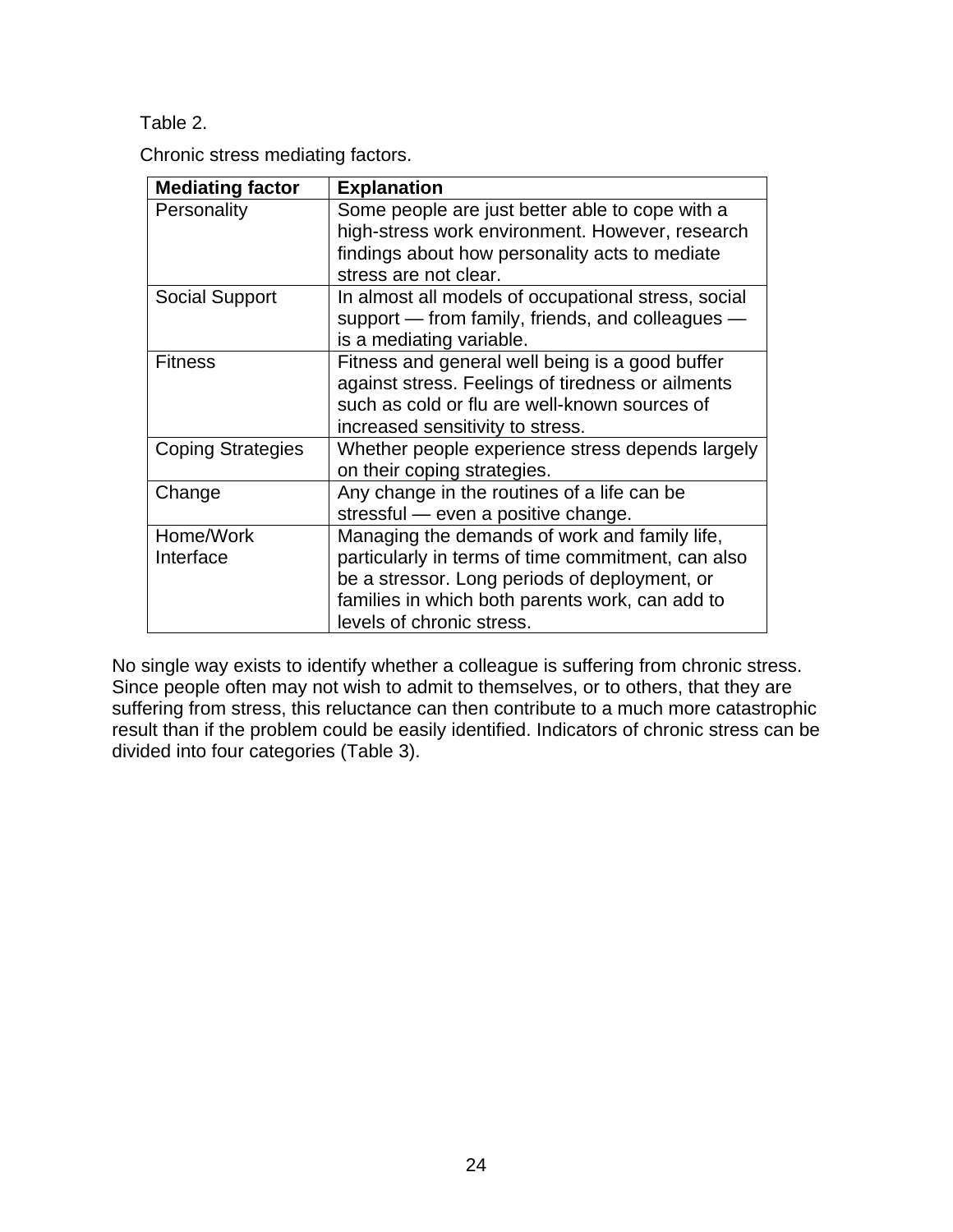Table 3

The BEST indicators of chronic stress.

| Category                  | Indicators                                     |  |
|---------------------------|------------------------------------------------|--|
| <b>Behavioral</b>         | Apathy                                         |  |
|                           | Reduced productivity                           |  |
|                           | Absenteeism                                    |  |
|                           | Abuse of drugs (e.g., increased alcohol use or |  |
|                           | smoking)                                       |  |
|                           | Hostile behavior                               |  |
| <b>Emotional</b>          | Expressions of anxiety and hopelessness        |  |
|                           | <b>Irritability</b>                            |  |
|                           | Appearance of boredom or apathy                |  |
|                           | Cynicism and resentfulness                     |  |
| <b>Somatic (physical)</b> | Health complaints such as headaches, chest     |  |
|                           | pains, or stomach complaints                   |  |
|                           | Decline in physical appearance                 |  |
|                           | Chronic fatigue                                |  |
|                           | <b>Frequent infections</b>                     |  |
| <b>Thinking</b>           | Impaired decision making                       |  |
|                           | Lack of concentration                          |  |

Once symptoms of stress are present, they can result in disease at both an individual and a team level. Diseases that are associated with chronic stress include bronchitis, coronary heart disease, mental illness (e.g., depression), thyroid disorders, skin diseases, types of rheumatoid arthritis, obesity, tuberculosis, headaches and migraines, peptic ulcers, and ulcerative colitis.<sup>22</sup>

At the team level, even if one member of a dive team is suffering from chronic stress, productivity can be reduced and a likelihood of mistakes can increase. Evidence suggests that individuals who are experiencing chronic stress are increasingly likely to be involved in an accident. To illustrate, retrospective studies of U.S. Navy pilots have linked stressors such as career strain, financial difficulties, and interpersonal problems to aircraft mishaps. $24$ 

## **DEALING WITH CHRONIC STRESS**

All members of the dive team should monitor themselves and their team members for signs of chronic stress. Research generally divides techniques for preventing chronic stress into three types:

1. Attempts to modify or eliminate sources of stress that are intrinsic to the work environment. Obviously certain stressors (abnormal hours, cold water, etc.) are just part of the job of diving and cannot be changed. However, some stressors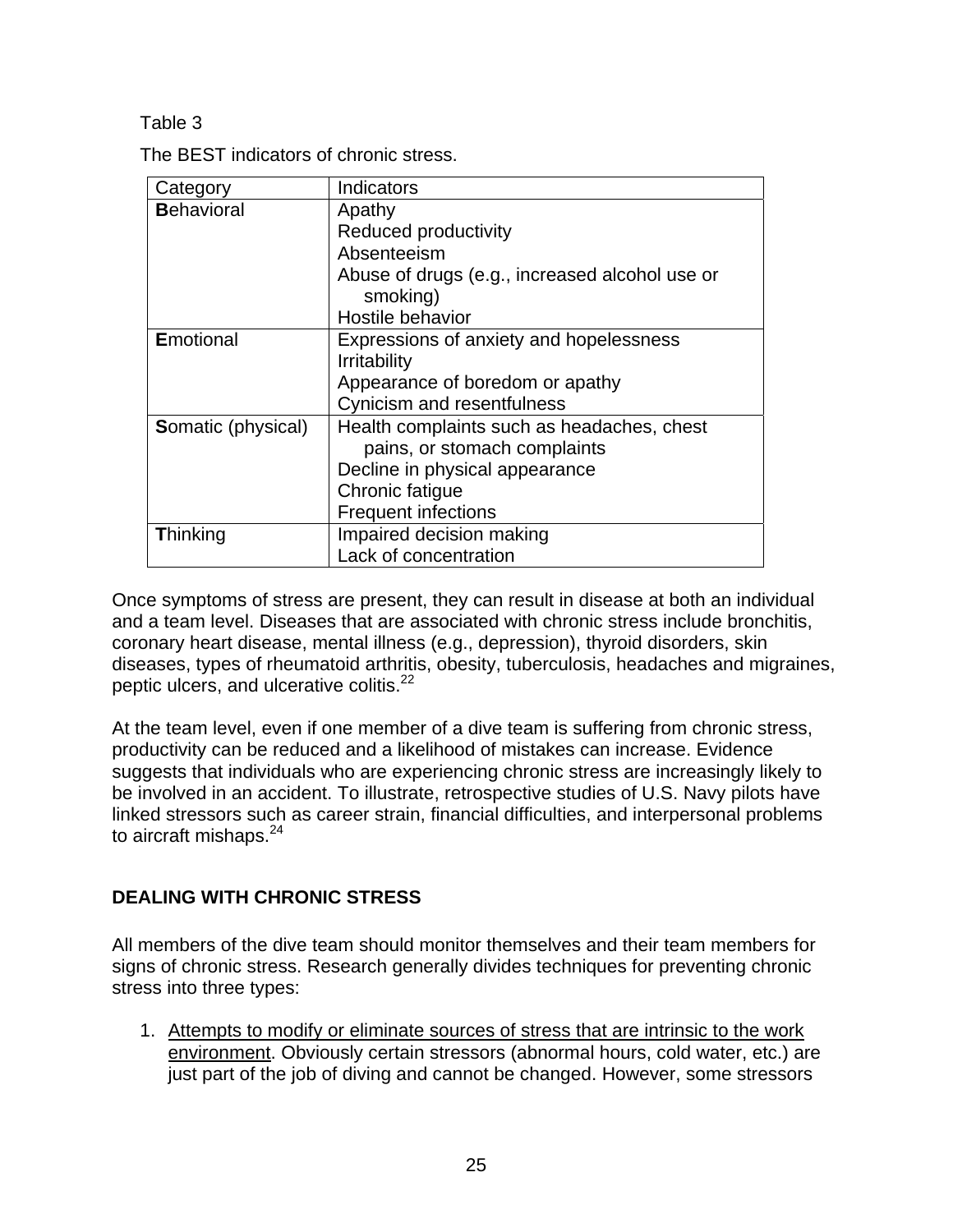(e.g., work schedule) may be possible to manage, particularly by individuals in senior positions.

- 2. Use stress management techniques. Typical stress management techniques include:
	- Muscle relaxation this involves tensing (for 5 to 10 seconds) and releasing one muscle group at a time in a specific order, generally starting with the lower extremities and finishing with muscles of the face, abdomen, and chest.
	- Meditation the purpose of this is to quiet the mind, emotions, and body.
	- Biofeedback this is a training technique in which an individual learns to control the physiological reactions (e.g., increased heart rate and muscle tension) to stress.
	- Cognitive-behavioral stress management this involves changing the way the individual thinks about stress. The aim is to help him or her to recognize negative or inaccurate thoughts and to alter the behavioral responses to these thoughts.

Research has found that a combination of these techniques is most effective in reducing the effects of stress.

3. Those who think they are suffering from chronic stress that is affecting their job performance should talk to their supervisor, corpsman, or diving medical officer (DMO). They may be referred for professional counselling for work or personal problems. If any member of the dive team is suffering from chronic stress, he or she should be directed to seek help.

# **ACUTE STRESS**

Divers are at risk not only from chronic stressors but also from acute stressors such as periods of high workload, emergencies, attempts to diagnose an unusual problem, or high costs of failure. The principal cause of death in recreational divers is panic or loss of control. In more than 60% of scuba diving fatalities the cause is listed as drowning, which is usually caused by specific problems such as a lack of air; entanglement in fishing nets, rope, or kelp; air embolism; narcosis; and panic.<sup>25</sup> A model for acute stress (Figure 8) consists of the same framework of sources, mediating factors, symptoms, and disease as the model of chronic stress (Figure 7) but is specific to acute stress situations.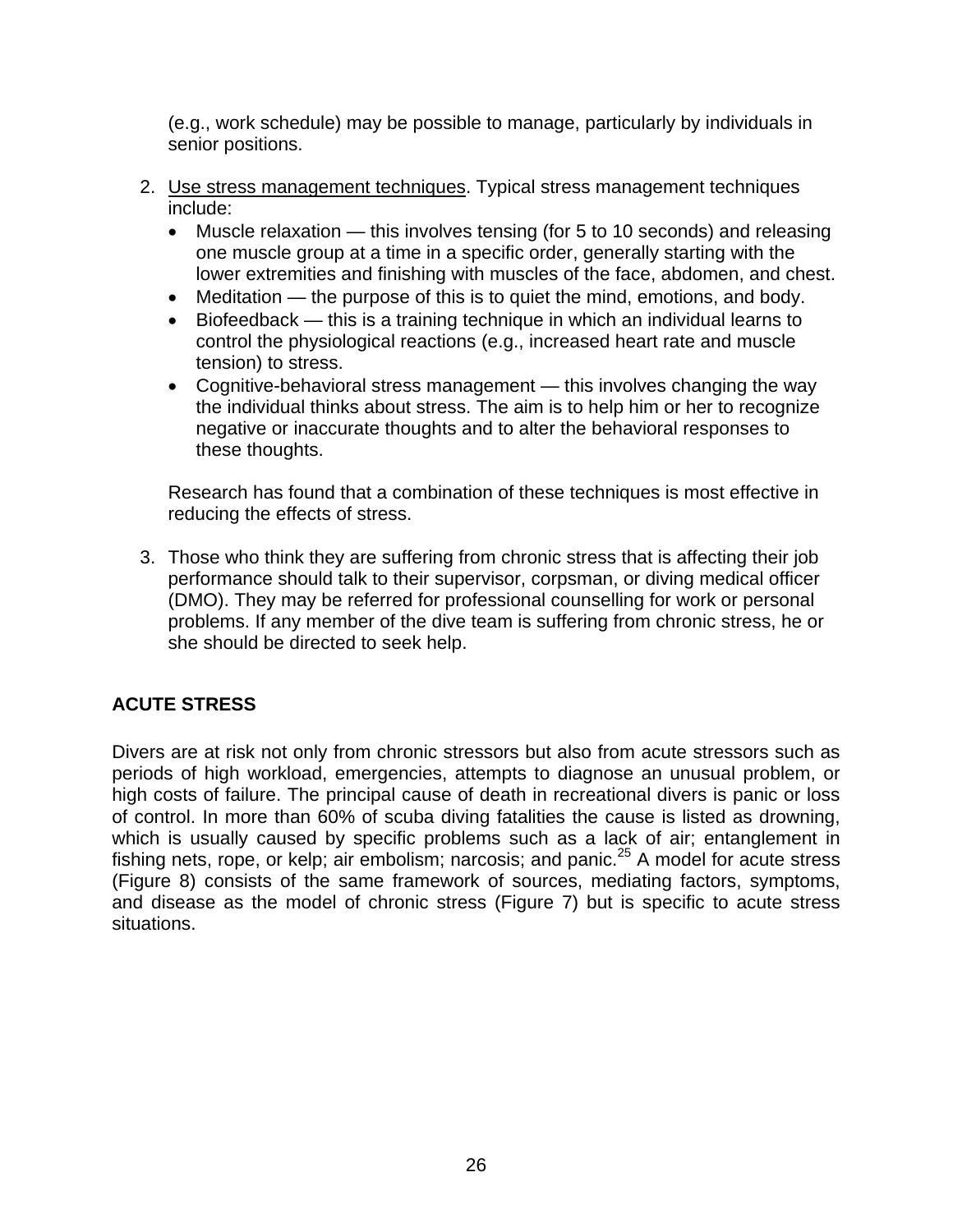#### **SOURCES OF STRESS**(STRESSORS)

#### *Environmental*

- Physical environment (e.g., unfamiliar dive sites, currents, surface conditions, diving in cold water, reduced visibility, or diving at night) • Fatigue (e.g., from prolonged work, sudden change in work shift, loss of sleep) *Novelty and uncertainty*  • Novel event (e.g., unknown physical phenomenon, unknown event progression,
- unknown response) • Expectation violated (i.e., events are not
- unfolding as expected)
- Critical information missing
- Multiple or conflicting goals
- Unsuccessful implementation (e.g., failed plan)

#### *Task-related*

- Performance anxiety (due to safety consequences) • High workload
- Time pressure
- Personal danger
- Fear of failure
- Casualties



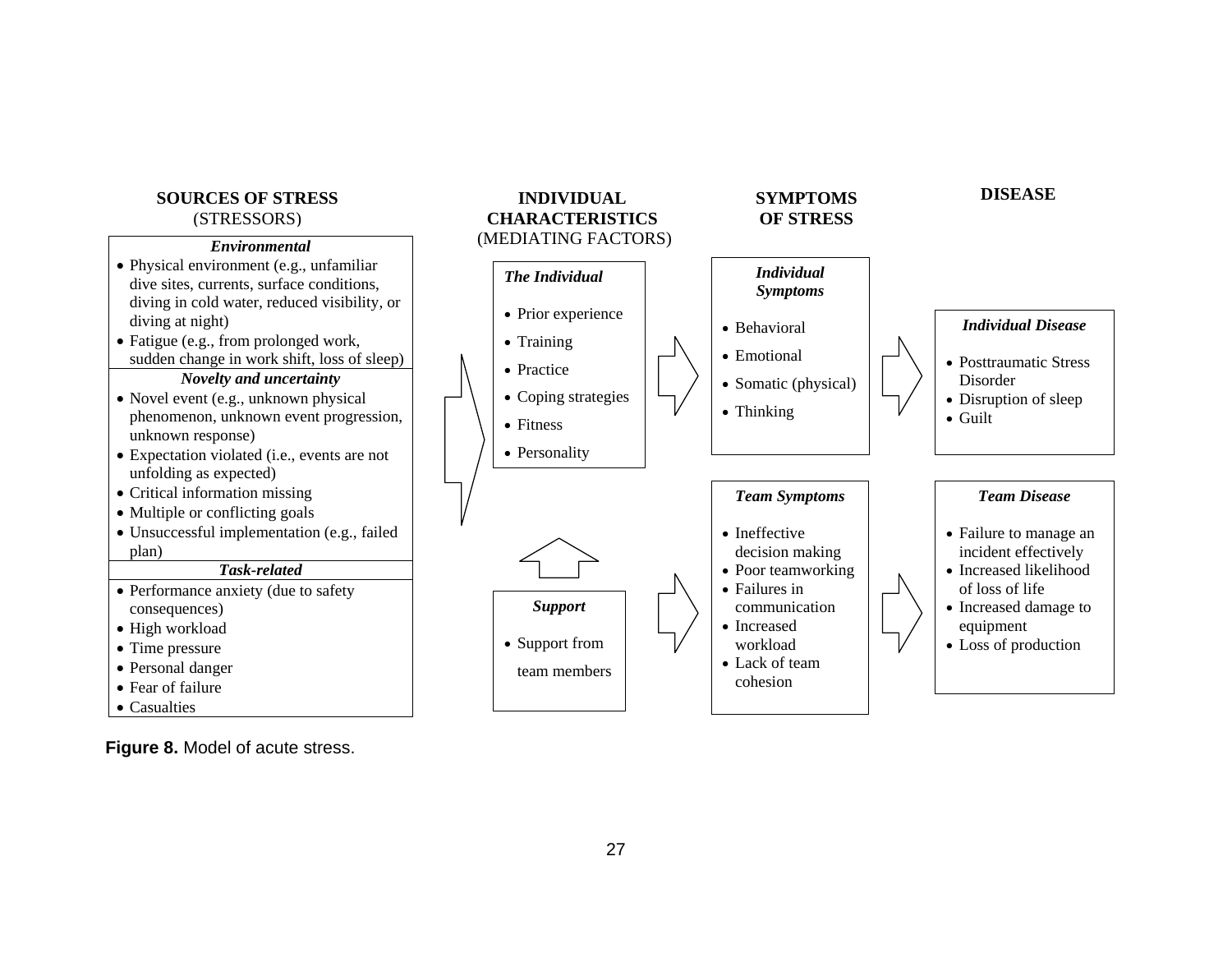The indicators of acute stress include:

| <b>Behavioral</b>                            |                                                                                                                                                                     |  |                                                                                                                              |  |  |  |
|----------------------------------------------|---------------------------------------------------------------------------------------------------------------------------------------------------------------------|--|------------------------------------------------------------------------------------------------------------------------------|--|--|--|
|                                              | Fight/flight:<br>Hyperactivity<br>Anger<br>Argumentativeness<br><b>Irritability</b><br><b>Jumpiness</b><br>Aggressiveness<br>Swearing<br><b>Emotional outbursts</b> |  | Freezing: becoming<br>Withdrawn ("switched off")<br>Detached<br>Apathetic<br>Disengaged from surrounding<br>activities       |  |  |  |
| <b>Emotional</b><br>Fear<br>Anxiety<br>Panic |                                                                                                                                                                     |  | Fear of failure<br>Vulnerability<br>Loss of control                                                                          |  |  |  |
| Somatic (physical)                           |                                                                                                                                                                     |  |                                                                                                                              |  |  |  |
|                                              | Energy surge<br>Increasing heart rate<br>Sweating                                                                                                                   |  | Muscle tension (trembling)<br>Heightened sensitivity (e.g., to<br>noise)<br>Effects on digestion (butterflies in<br>stomach) |  |  |  |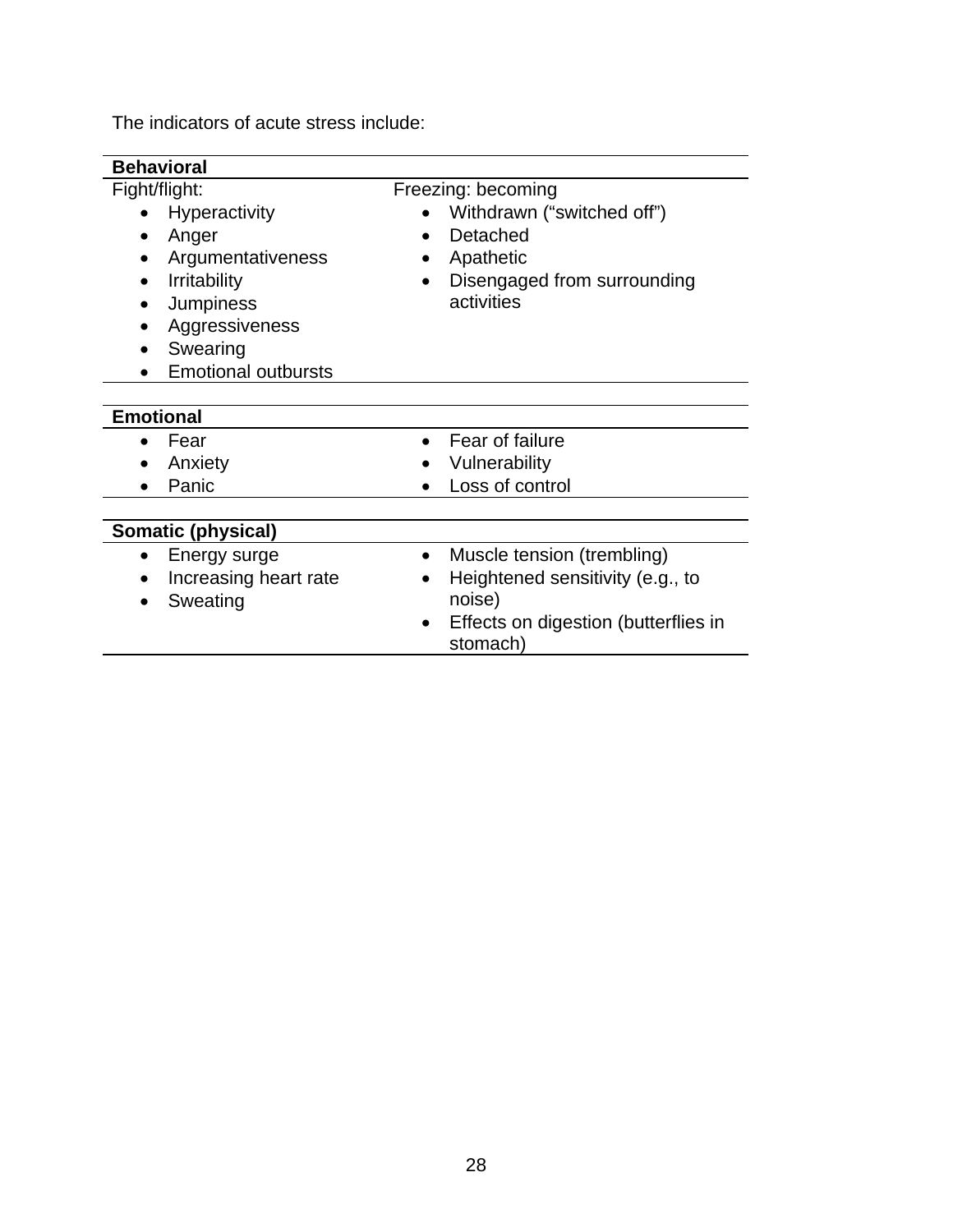| <b>Thinking (cognitive)</b>   |                                                                                                                                                                                                                                                                                                                                                        |  |  |  |
|-------------------------------|--------------------------------------------------------------------------------------------------------------------------------------------------------------------------------------------------------------------------------------------------------------------------------------------------------------------------------------------------------|--|--|--|
| Indicators                    | Descriptions                                                                                                                                                                                                                                                                                                                                           |  |  |  |
| Impairment of memory          | Prone to distraction<br>Confirmation bias (tending to<br>ignore information that does not<br>support following a chosen model<br>or course of action<br>Information overload<br>Task shedding (the abandonment<br>$\bullet$<br>of certain tasks when stress or<br>workload makes it difficult to<br>concentrate on all of the tasks<br>simultaneously) |  |  |  |
| Reduced concentration         | Difficulty prioritizing<br>٠<br>Preoccupation with trivia<br>Perceptual tunneling (attention<br>$\bullet$<br>becoming narrowly focused on<br>salient cues)                                                                                                                                                                                             |  |  |  |
| Difficulty in decision making | Availability bias (resorting to<br>familiar routines and considering<br>plans that are only immediately<br>available in memory)<br>"Stalling thinking" — mind blank                                                                                                                                                                                    |  |  |  |

For the individual, involvement in a critical incident such as a death of a team member, a near miss, or an injury can have a profound effect and can result in posttraumatic stress disorder, a result that may necessitate some counseling or specialized debriefing. For the team, acute stress can result in a failure to manage a situation effectively and can end in loss of life, equipment damage, or loss of equipment.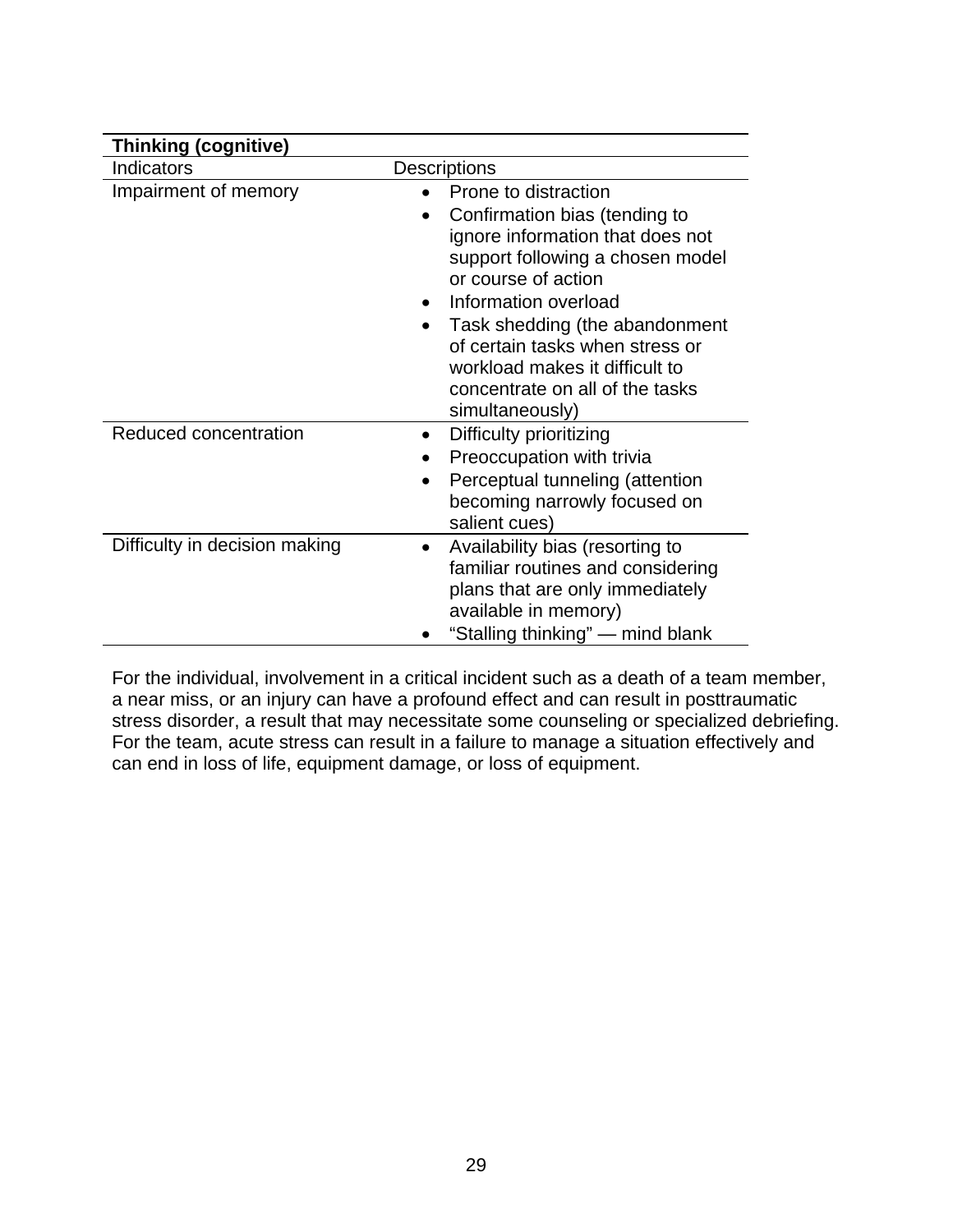## **Effects of Acute Stress**

A dive team was carrying out a simulated bottom search with scuba at 80 fsw. The dive was being directed by a new diving officer supervising his first working dive.

One diver, who was straight out of dive school and had never previously dove in the conditions (a strong current), had been deployed. After about 30 minutes, the diver was no longer giving line-pull signals. The Diving Supervisor finally deployed the standby diver, but after 5 to 10 minutes into this dive, no line-pull signals were being received from him.

After a period of time (more than an hour from the first diver's entry into the water), the team hauled up the descent line and found both divers fouled in the lines. The standby diver was unconscious but breathing; the first diver had no vital signs. The supervisor called the chamber, and told the technicians that the team was on the way.

A civilian air ambulance was called for the first diver — who, due to a miscommunication, was taken to a local hospital rather than the chamber. The standby diver was taken by boat directly to the chamber on the ship. After recovering the first diver's vital signs, the hospital eventually realized that he needed recompression treatment and flew him to the base. About 50 minutes after being pulled from the water he was in the chamber and pressed. The first diver had intermittent vital signs but died 6 hours into treatment. The standby diver recovered fully.

The inexperienced Diving Supervisor appeared to be displaying a number of symptoms of acute stress. The failure to respond to the lack of line-pull signals from the stricken diver or standby are indicative of a number of failures due to acute stress:

- Freezing and stalled thinking—unable to make a decision
- Confirmation and availability bias—ignoring the possibility that the divers could be in extreme difficulty, as this is simply too overwhelming and unpleasant to consider.

Further, the failure of the helicopter pilot to take the diver to the correct hospital could also be attributed to the effects of acute stress on concentration and the failure to communicate the required action.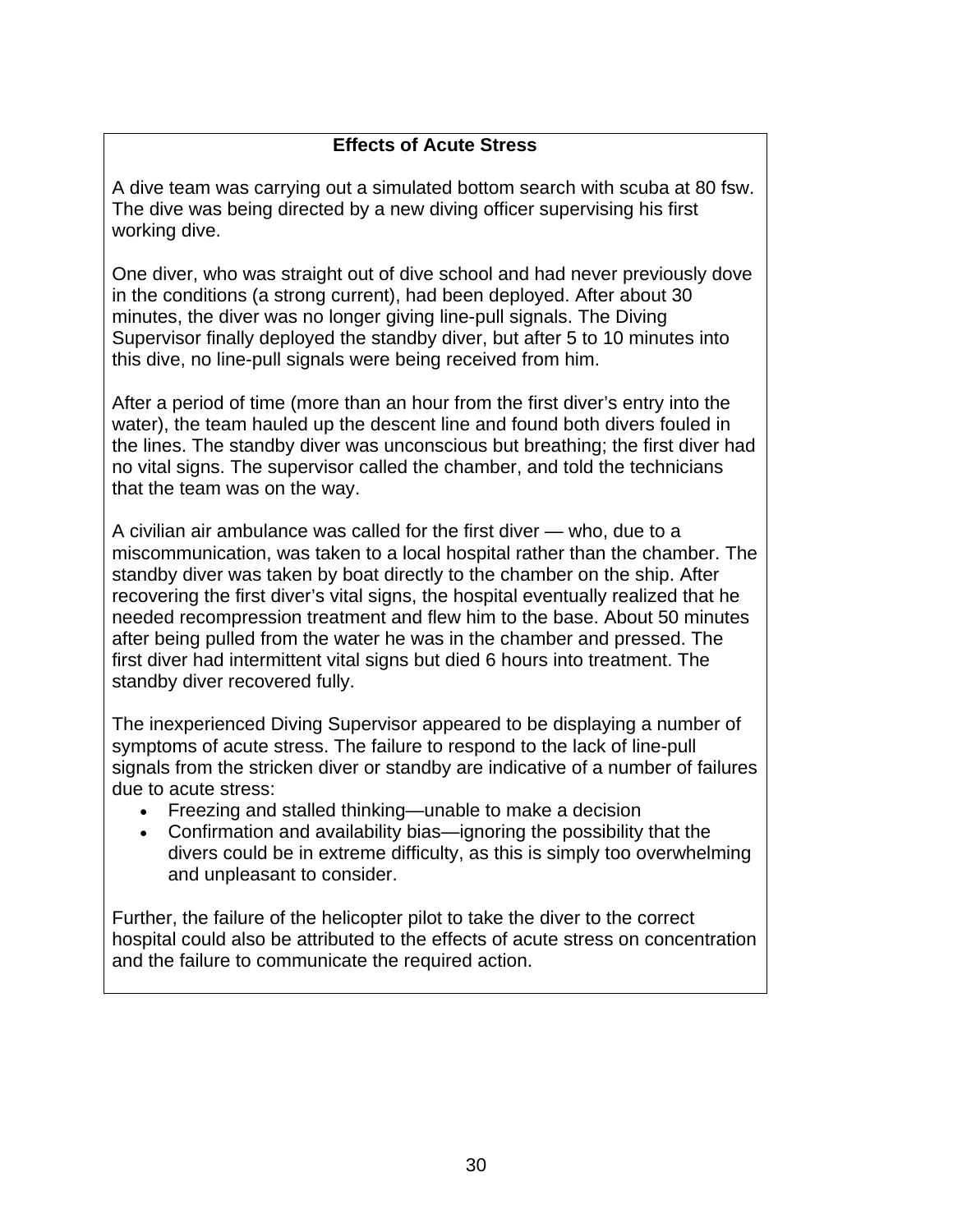## **MANAGING ACUTE STRESS**

- 1. Practice performing in simulated stressful diving scenarios. The only way to see how dive team members will cope with stress is to put them into a stressful situation. The best way to improve performance in stressful situations is to conduct regular drills in which individuals are forced to react quickly and think on their feet.
- 2. Practice using cognitive control techniques. This technique trains individuals to regulate emotions (e.g., worry) and distracting thoughts so that they maintain concentration on the task. They can become aware of what their bodies are telling them. If their muscles are very tense or their hearts are racing, they can attempt to regain control of them by briefly stepping away from a situation, if they feel overwhelmed.
- 3. Use a procedure to regulate stress reactions.
	- **Stop** Stressed personnel should stop what they are doing.
	- **Breathe** They should focus on slowing their breathing rate, and calming down. In most diving fatalities due to drowning, ample air is still available to the diver.
	- **Think** They should think about the problem and decide what they are going to do next.
	- **Act** They should select an option and, finally, act on it.
- 4. Monitor team members for signs of acute stress. If any member of the team is failing to perform effectively, monitoring will enhance mission success and safety. As a Diving Supervisor or Master Diver, if you see signs that a member of the dive side is suffering from acute stress, you may attempt to give him or her a break for a couple minutes or move him or her into a less critical role.
- 5. Debrief the dive team after a stressful event. Debriefing has been shown to be a highly effective strategy to help team members to develop skills and understanding.26 Debriefing allows the team members to discuss what has happened, both good and bad, and to realize that it is normal to experience stress in that situation. Further, if people are placed in a stressful situation (e.g., Master Diver evals) and do not perform well, then they are unlikely to cope well when faced with another stressful situation unless they are given a thorough debriefing about what went wrong, why it went wrong, and what they can do to avoid the same mistakes in the future (recall the balance model of stress in Figure 5).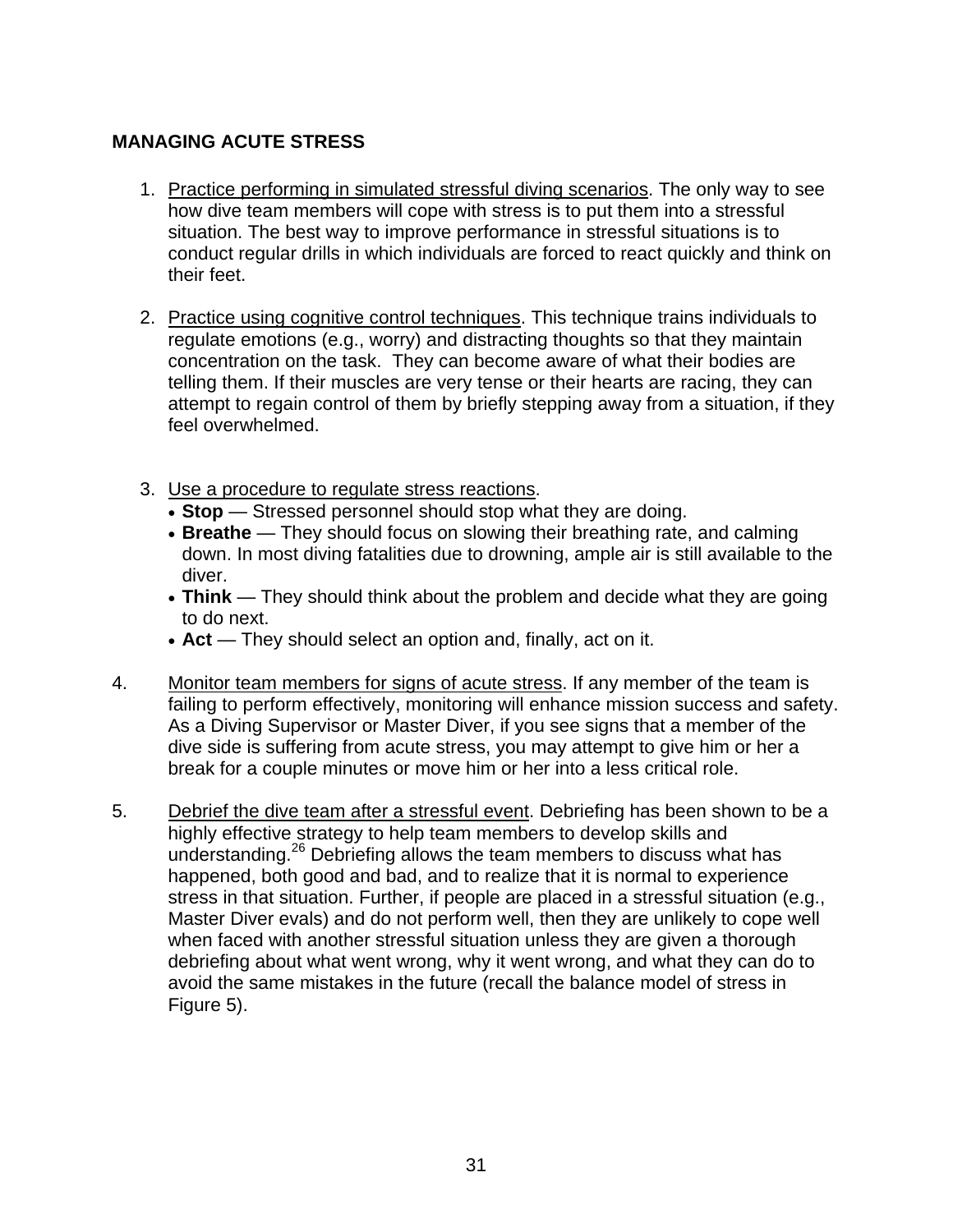## **CONCLUSION**

Navy diving is remarkably safe, despite the high-risk environment in which divers operate. Nevertheless, diving accidents and near misses do occur. Although it has been a few years since the last fatal U.S. Navy diving accident, statistics dictate that it is only a matter of time until the next. Divers in the fleet are regularly involved in diving mishaps or near-misses in which it is only luck, a few inches, or the fast reactions of the dive team that prevented a diver from suffering a serious injury or being killed.

Other high-risk industries (e.g., aviation, medicine, nuclear power generation, commercial shipping, offshore oil production<sup>27</sup>) have recognized the impact that failures in nontechnical skills have on safety and have taken measures to attempt to improve the nontechnical skills of their workforce. This guide has summarized the research carried out in other industries and applied it to the specific types of operations and environments in which U.S. Navy divers work.

The use of nontechnical skills is relevant not just to safety and accident prevention. Superior teamworking and leadership benefits job performance: the effective use of nontechnical skills will allow a job to be done more efficiently and quickly.

Therefore, next time you are on the side or in the water, be sure to consider the *technical* aspects of performing your job, but don't forget the equally important *nontechnical* aspects of the task.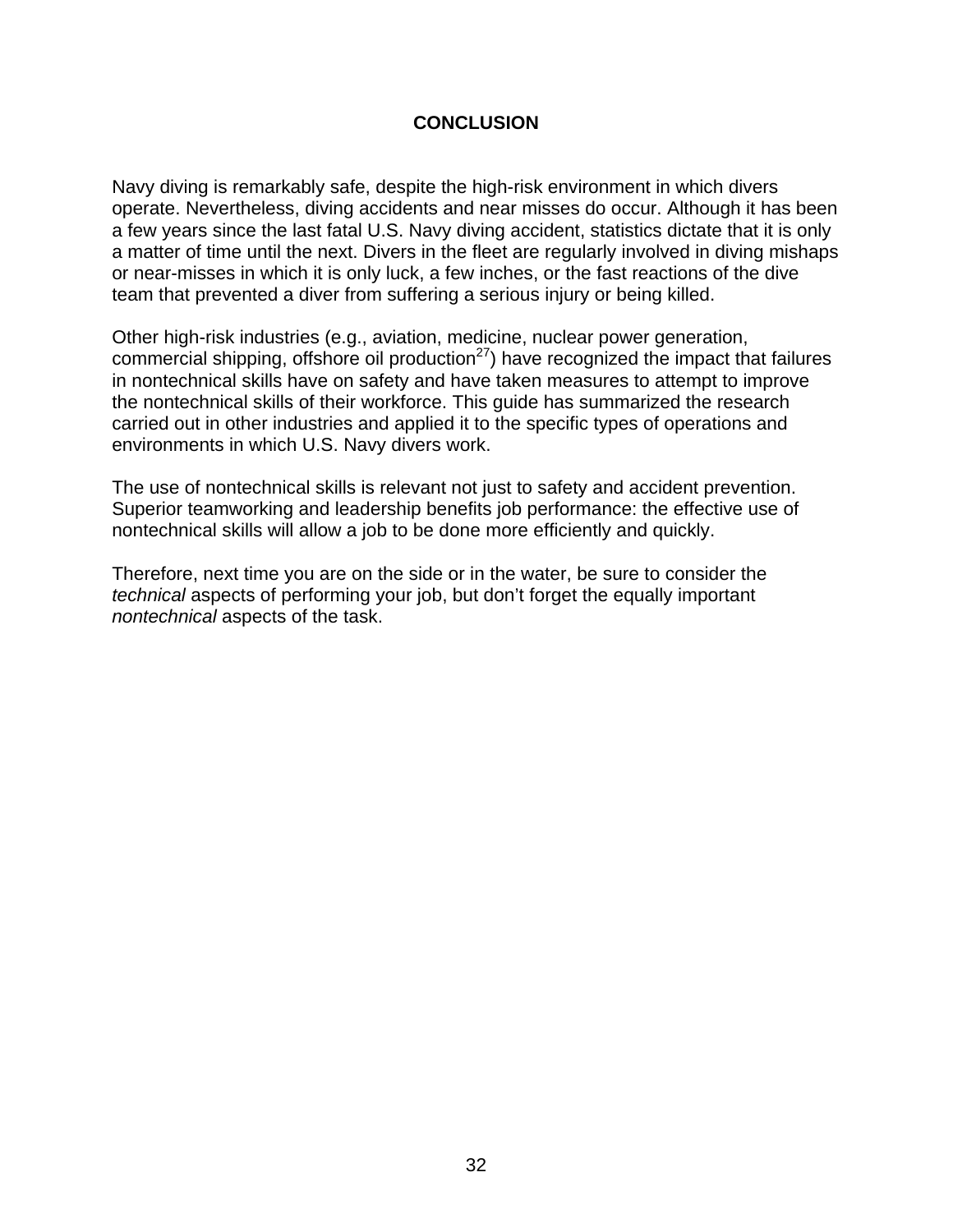#### **REFERENCES**

- 1. Naval Safety Center, *Naval Flight Surgeon's Pocket Reference to Aircraft Mishap Investigation* (Norfolk, VA: Navy Safety Center, 2001).
- 2. J. Reason, *Human Error* (Cambridge, U.K.: Cambridge University Press, 1990).
- 3. P. O'Connor, *An Investigation of the Nontechnical Skills Required to Maximize the Safety and Productivity of U.S. Navy Divers*, NEDU TR 05-03, Navy Experimental Diving Unit, April 2005.
- 4. M. Endsley, "Design and Evaluation for Situation Awareness Enhancement," in Human Factors and Ergonomics Society, *Proceedings of the 31st Annual Meeting of the Human Factors and Ergonomics Society* (Santa Monica, CA: Human Factors and Ergonomics Society, 1988), pp. 1388–1392.
- 5. M. Endsley, "Automation and Situation Awareness," in R. Parasuraman and M. Mouloua, eds., *Automation and Human Performance: Theory and Application* (Mahwah, NJ: Lawrence Erlbaum Associates, 1996), pp. 163–181.
- 6. G. Klein, *The Power of Intuition* (New York, NY: Doubleday, 2003).
- 7. J. Orasanu, "Training for Aviation Decision Making: The Naturalistic Decision Making Perspective," in Human Factors and Ergonomics Society, *Proceedings of the 39th Annual Meeting of the Human Factors and Ergonomics Society* (Santa Monica, CA: Human Factors and Ergonomics Society, 1995), pp. 1258–1263.
- 8. M. L. Thordsen, G. A. Klein, and S. Wolf, *Observing Team Co-ordination within Army Rotary-Wing Aircraft Crews* (Yellow Springs, OH: Klein Associates Inc., 1990).
- 9. R. Helmreich, "Cockpit Management Attitudes," *Human Factors*, Vol. 26 (1984), pp. 583–589.
- 10. H. C. Foushee and R. L. Helmreich, "Group Interactions and Flight Crew Performance," in E. L. Wiener and D. C. Nagel, eds., *Human Factors in Aviation* (San Diego, CA: Academic Press, 1988), pp. 189–227.
- 11. R. Flin, *Sitting in the Hot Seat: Leaders and Teams for Critical Incident Management* (Chichester, U.K.: John Wiley & Sons, 1996).
- 12. E. Salas and J. Cannon-Bowers, "Making of a Dream Team," presented at the American Psychological Society Conference, Toronto, Canada, August 1993.
- 13. Federal Aviation Authority, *Introduction to Pilot Judgment* (Washington, DC: Federal Aviation Authority, 1991).
- 14. R. Flin, K. Mearns, M. Fleming, and R. Gordon, *Risk Perception and Safety in the Offshore Oil and Gas Industry* (Suffolk, U.K.: HSE Books, 1996).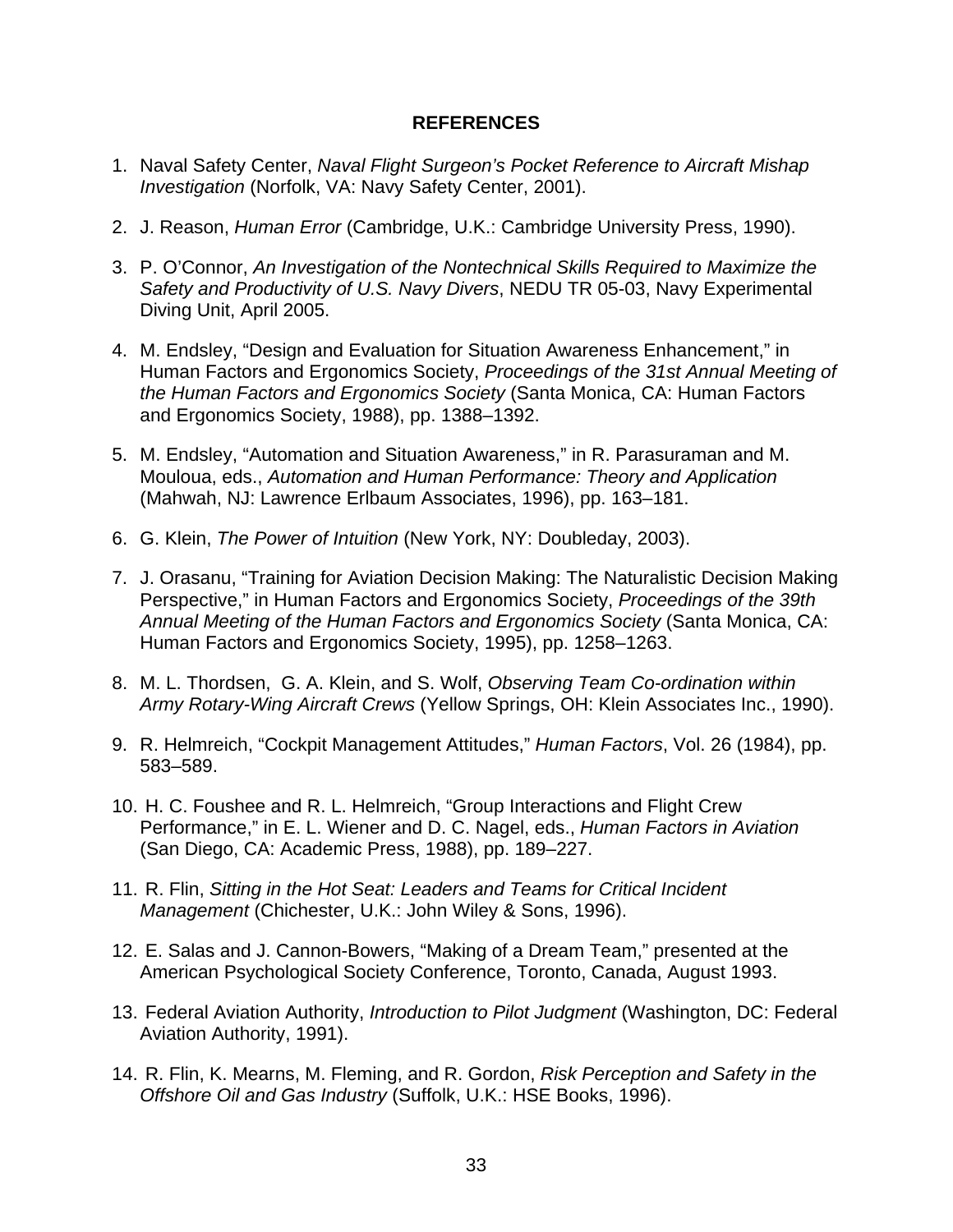- 15. L. M. Osman, W. Adie, and J. Cairns, *Attitudes to Safety Culture among Professional Divers and Offshore Workers* (Suffolk, U.K.: HSE Books, 2003).
- 16. M. Koneya and A. Barbour, *Louder Than Words: Nonverbal Communication* (Columbus, OH: Merrill, 1976).
- 17. J. A. Caldwell and J. L. Caldwell, *Fatigue in Aviation* (Burlington, VT: Ashgate, 2003).
- 18. Naval Strike and Air Warfare Center, *Performance Maintenance During Continuous Flight Operations: A Guide for Flight Surgeons*, NAVMED P-6410 (Fallon, NV: NSAWC, 2000).
- 19. Commander, Naval Sea Systems Command, *U.S. Navy Diving Manual, Revision 4*. (Arlington, VA: Naval Sea Systems Command, 1999).
- 20. T. Roehrs, E. Burduvali, A. Bonahoom, C. Drake, and T. Roth, "Ethanol and Sleep Loss: A 'Dose' Comparison of Impairing Effects," *Sleep*, Vol. 26, No. 8 (2003), pp. 981–985.
- 21. E. Salas, J. E. Driskell, and S. Hughes, "Introduction: The Study of Stress and Human Performance," in J. Driskell and E. Salas, eds., *Stress and Performance* (Mahwah, NJ: Lawrence Erlbaum Associates, 1996), pp. 1–46.
- 22. T. Cox, *Stress Research and Stress Management: Putting Theory to Work* (Suffolk, U.K.: HSE Books, 1993).
- 23. C. L. Cooper, R. D. Cooper, and L. H. Eake, *Living with Stress* (London, U.K.: Penguin Books, 1988).
- 24. R. A. Alkov, M. S. Borowsky, and J. A. Gaynor, "Stress Coping and the U.S. Navy Factor Mishap," *Aviation, Space, and Environmental Medicine*, Vol. 53 (1982), pp. 1112–1115.
- 25. W. P. Morgan, "Anxiety and Panic in Recreational Scuba Divers," *Sports Medicine*, Vol. 20, No. 6 (1995), pp. 398–421.
- 26. S. M. Norton, "Peer Assessment of Performance and Ability: An Exploratory Metaanalysis of Statistical Artifacts and Contextual Moderators", *Journal of Business and Psychology*, 6 (1992), pp. 387–399.
- 27. R. Flin, P. O' Connor, and K. Mearns, "Crew Resource Management: Improving Safety in High Reliability Industries," *Team Performance Management*, 8 (2002), pp. 68–78.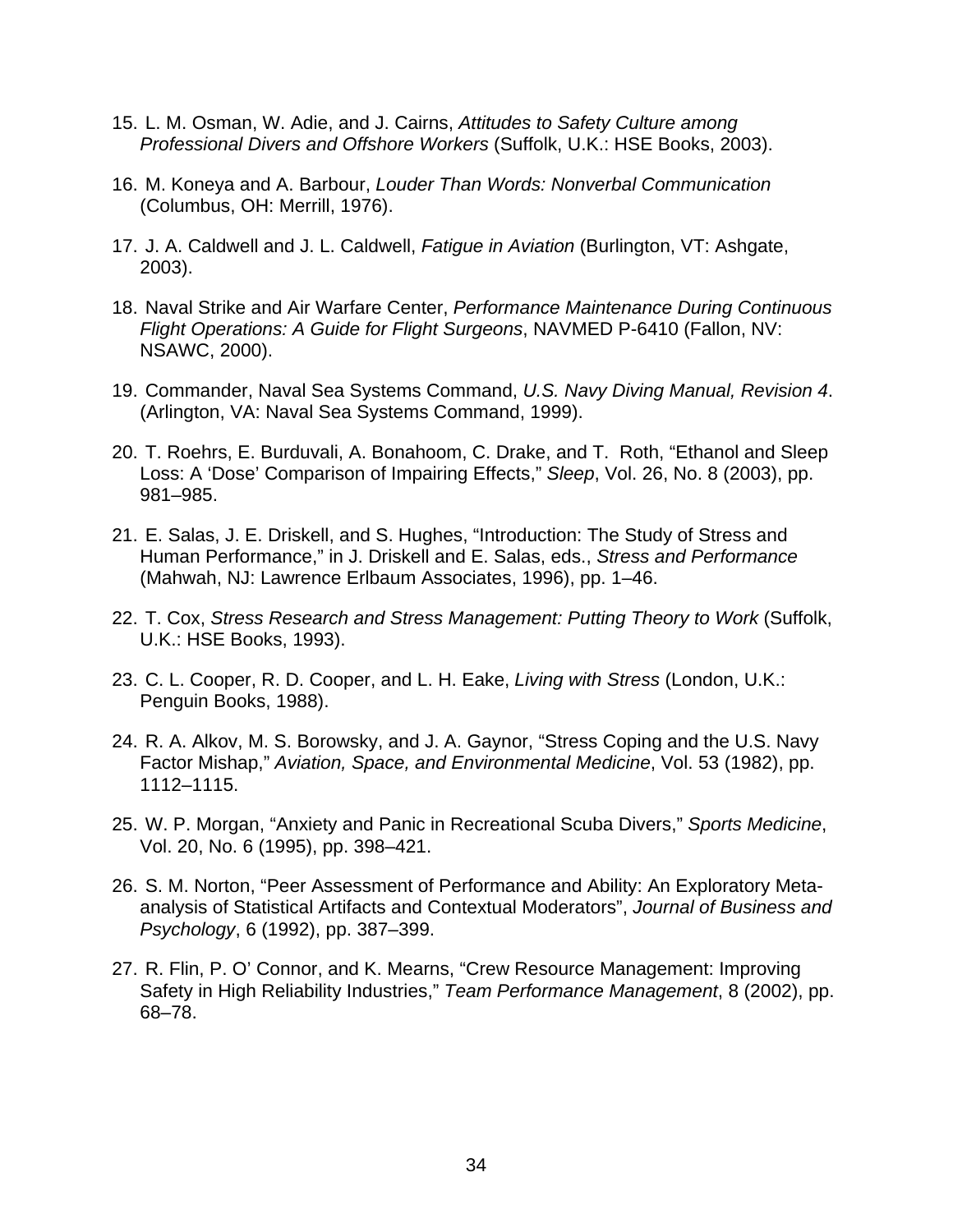## **APPENDIX A. DIVER NONTECHNICAL SKILLS FRAMEWORK**

| Category               | Element                                   | Description                                                                                                                                            | Example                                                                                                           |
|------------------------|-------------------------------------------|--------------------------------------------------------------------------------------------------------------------------------------------------------|-------------------------------------------------------------------------------------------------------------------|
|                        | Anticipation                              | Forward planning is completed to identify and discuss<br>contingency strategies and/or possible future problems.                                       | Started screw change, he had done a<br>dozen in the past.                                                         |
|                        | Problem<br>definition/<br>diagnosis       | Information is gathered to identify a problem and its causal<br>factors.                                                                               | They did not want to admit something had<br>gone bad.                                                             |
|                        | Risk and time<br>assessment               | An accurate assessment of risk and time is completed<br>(weather, sea state, time available, equipment, etc.)                                          | The whole evolution felt unsafe.                                                                                  |
| Situation<br>Awareness | Dive status<br>awareness                  | Every team member has an accurate awareness of how a<br>dive is progressing.                                                                           | After about 30 minutes, getting no line-pull<br>signals.                                                          |
|                        | Task awareness                            | The team member has an accurate awareness of the task<br>in which he/she is engaged and of his/her role in the dive.                                   | Told he was red diver, then told he was<br>yellow. Went over to yellow bike, then told<br>he was red diver.       |
|                        | Concentration/<br>avoiding<br>distraction | The team member is able to give the attention necessary<br>to perform the task.                                                                        | The supervisor said to load a $HeO2$ bottle,<br>but he loaded a $N_2O_2$ bottle instead.                          |
| Decision               | Procedural<br>adherence                   | The procedures are followed correctly and are appropriate<br>for the task being carried out.                                                           | The correct procedure was not followed to<br>check the equipment.                                                 |
| Making                 | Outcome review                            | The outcome of a solution is checked against the<br>predefined goal.                                                                                   | Nothing was learned from the incident.                                                                            |
| Communication          | Assertiveness/<br>speaking up             | Ideas and observations are communicated in a manner<br>that is persuasive to other team members.                                                       | He suggested diving would not be a good<br>idea, but did not want to push it as he knew<br>he would be overruled. |
|                        | Information<br>exchange                   | Information is clearly and accurately exchanged between<br>team members.                                                                               | He would not listen to recommendations.                                                                           |
| Team cohesion          | Team climate                              | Team members are aware of the competencies of their<br>teammates, trust each other, and have a positive attitude<br>toward being a member of the team. | He requested extra divers, but they were<br>reluctant to work outside normal working<br>hours.                    |
|                        | Conflict solving                          | Conflicts are resolved in a way that minimizes harm done<br>to both parties.                                                                           | The shipyard viewed them as taking their<br>work so they were not particularly helpful.                           |